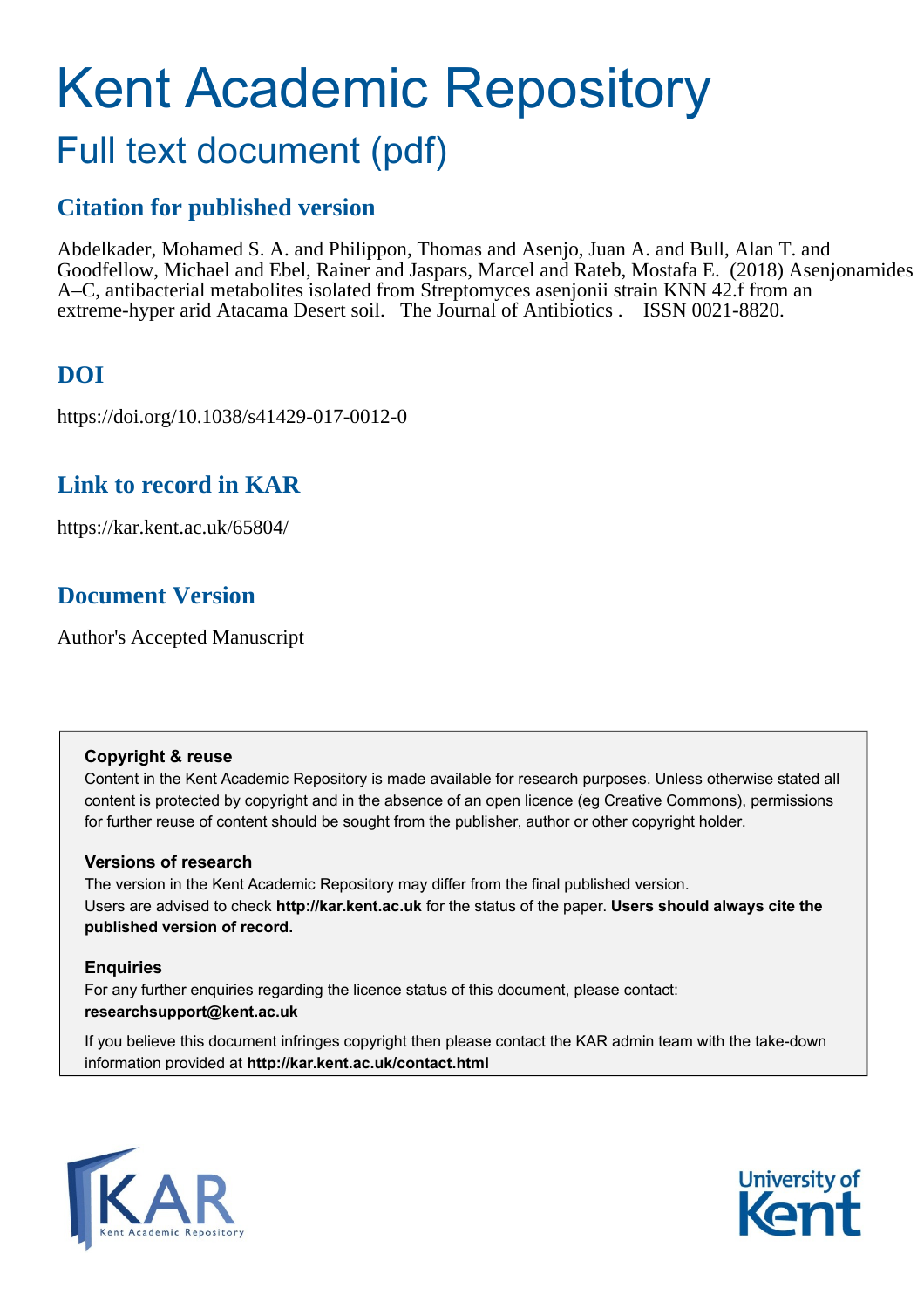| $\mathbf{1}$   | Asenjonamides A–C, antibacterial metabolites isolated from Streptomyces                                                               |
|----------------|---------------------------------------------------------------------------------------------------------------------------------------|
| $\overline{2}$ | asenjonii strain KNN 42.f from an extreme-hyper arid Atacama Desert soil                                                              |
| 3              | <b>Running head:</b> Asenjonamides A-C from Streptomyces asenjonii                                                                    |
| 4              | Mohamed S. A. Abdelkader, <sup>1</sup> Thomas Philippon, <sup>2</sup> Juan A. Asenjo, <sup>3</sup> Alan T. Bull, <sup>4</sup> Michael |
| 5              | Goodfellow, <sup>5</sup> Rainer Ebel, <sup>2</sup> Marcel Jaspars, <sup>2</sup> and Mostafa E. Rateb <sup>6,7*</sup>                  |
| 6              |                                                                                                                                       |
| $\overline{7}$ | <sup>1</sup> Department of Pharmacognosy, Faculty of Pharmacy, Sohag University, Sohag 82524, Egypt.                                  |
| 8              | <sup>2</sup> Marine Biodiscovery Centre, Department of Chemistry, University of Aberdeen, Aberdeen AB24                               |
| 9              | 3UE, UK.                                                                                                                              |
| 10             | <sup>3</sup> Centre for Biotechnology and Bioengineering (CeBiB), Department of Chemical Engineering and                              |
| 11             | Biotechnology, University of Chile, Beauchef, 851 Santiago, Chile.                                                                    |
| 12             | <sup>4</sup> School of Biosciences, University of Kent, Canterbury, Kent CT2 7NJ, UK.                                                 |
| 13             | <sup>5</sup> School of Biology, Newcastle University, Ridley Building, Newcastle upon Tyne NE1 7RU, UK.                               |
| 14             | <sup>6</sup> School of Science & Sport, University of the West of Scotland, Paisley PA1 2BE, UK.                                      |
| 15<br>16       | <sup>7</sup> Pharmacognosy Department, Faculty of Pharmacy, Beni-Suef University, Beni-Suef 62514, Egypt.                             |
| 17             |                                                                                                                                       |
| 18             | Correspondence: Mostafa E. Rateb (mostafa.rateb@uws.ac.uk; +441418483072)                                                             |
| 19             | Key words: Asenjonamides A–C, antibacterial, β-diketone, spicamycins, Streptomyces                                                    |
| 20             | asenjonii, Atacama Desert.                                                                                                            |
| 21             |                                                                                                                                       |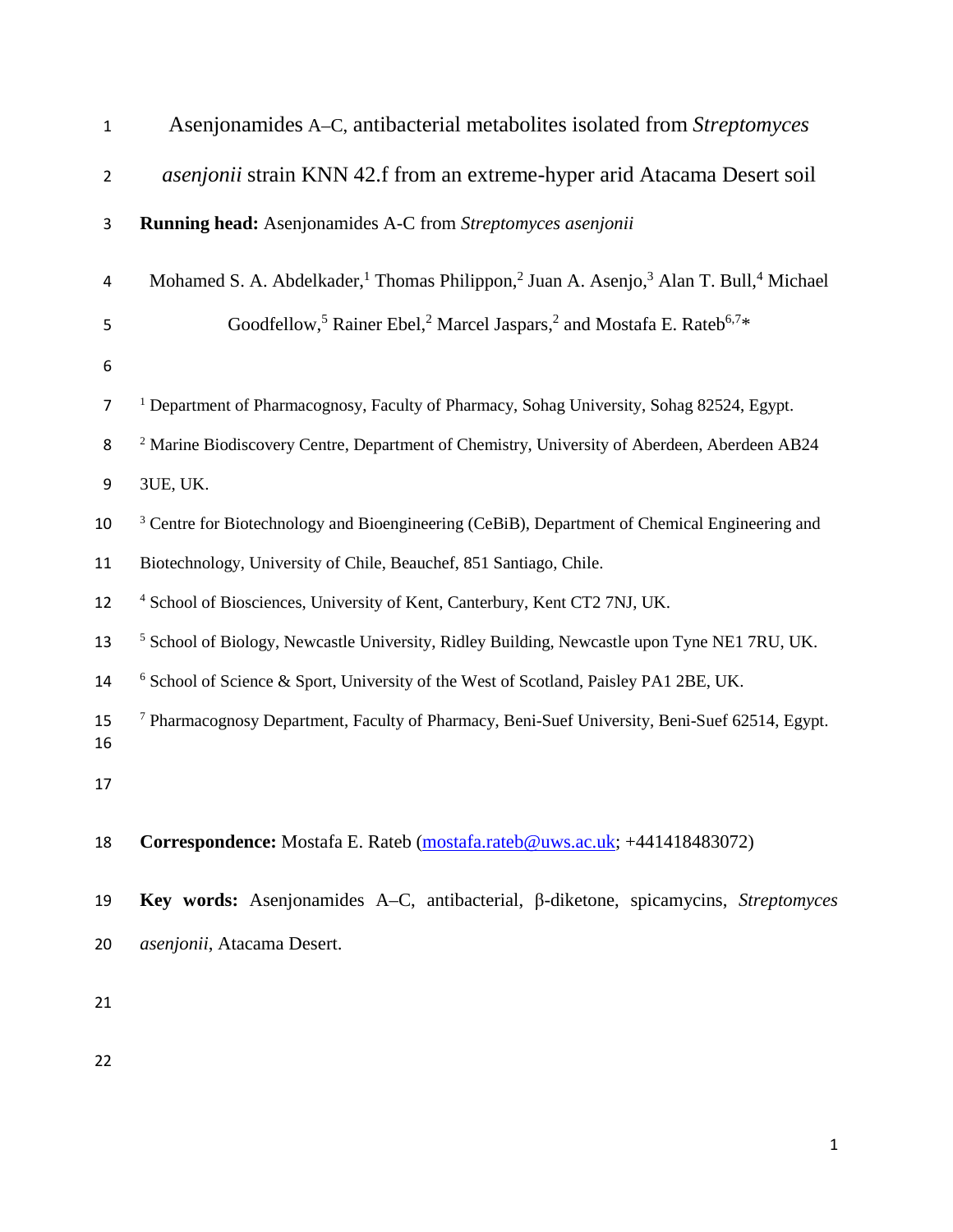Bio-guided fractionation of the culture broth extract of *Streptomyces asenjonii* strain KNN 42.f recovered from an extreme hyper-arid Atacama Desert soil in northern Chile led to the isolation of three new bioactive β-diketones; asenjonamides A–C (**1**-**3**) in addition to the known N-(2-(1*H*-indol-3-yl)-2-oxoethyl)acetamide (**4**), a series of bioactive acylated 4- aminoheptosyl-β-N-glycosides; spicamycins A–E (**5-9**), and seven known diketopiperazines (**10**-**16**). All isolated compounds were characterized by HRESIMS and NMR analyses and tested for their antibacterial effect against a panel of bacteria.

#### **INTRODUCTION**

 Natural products are considered a valuable resource for drug discovery due to their diverse chemical scaffolds which cannot be matched by any synthetic libraries. However, the discovery of new and bioactive natural products is quite challenging due to the high re- isolation rate of known metabolites. One of the main strategies to address this problem is the isolation of new metabolites through the screening of novel microorganisms from neglected and underexplored habitats, particularly the extremobiosphere that includes desert biomes, 37 the Antarctic, and the symbionts of insects. $1-3$  The incorporation of rigorous dereplication procedures into all stages of the natural product discovery process is a critical step to achieve this goal.

 One such neglected habitat is the Atacama Desert in northern Chile which is known for its extreme aridity. It has been arid over at least ∼15 million years and is considered to be the 42 oldest and driest nonpolar desert on Earth.<sup>4</sup> Some regions in the desert were described to feature "Mars-like" soils that were deemed too extreme for life to exist owing to extreme aridity, high levels of UV radiation, the presence of inorganic oxidants, areas of high salinity,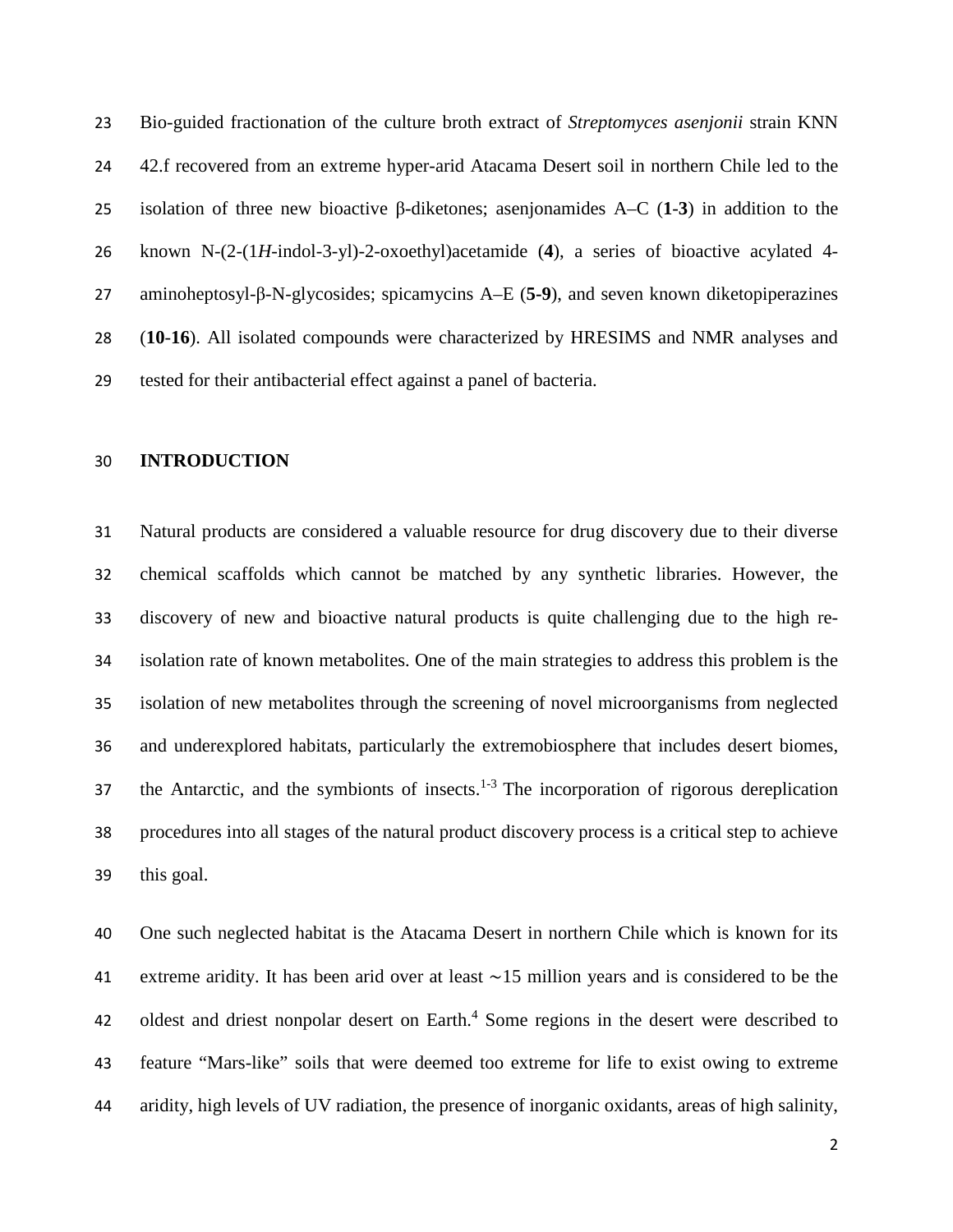45 and very low concentrations of organic carbon.<sup>5</sup> However, recent surveys indicated the 46 presence of diverse culturable bacteria in the Atacama Desert.<sup>6,7</sup> The successful  $\mu$  incorporation of taxonomic information into the drug discovery process  $\delta$  proved effective in 48 the isolation of novel filamentous actinobacteria from the desert among which the novel anti-49 HIV-1 lentzeosides A–F were discovered.<sup>9</sup> Additionally, bio-guided and genome-guided 50 screening of representatives of these actinobacteria led to the isolation of new bioactive 51 metabolites belonging to diverse structural classes such as the antimicrobial chaxamycins<sup>10</sup> 52 and chaxalactins<sup>11</sup> from *Streptomyces leeuwenhoekii*  $C34<sup>T</sup>,<sup>12</sup>$  the abenquines from 53 *Streptomyces* sp. DB634,<sup>13</sup> the antitumor atacamycins from *Streptomyces leeuwenhoekii* 54 C38,<sup>14</sup> and the cell invasion inhibitor chaxapeptin from *S. leeuwenhoekii* strain C58.<sup>15</sup> More 55 recently, co-cultivation of *S. leeuwenhoekii* with an *Aspergillus* isolate similarly led to the 56 synthesis of new luteride and pseurotin derivatives.<sup>16</sup>

 As part of our ongoing program to investigate the Atacama extremobiosphere as a source of new bioactive natural products, we have focused our attention on *Streptomyces asenjonii* 59 strain KNN 42.f which showed strong antibacterial effects and specific UV and <sup>1</sup>H NMR pattern of secondary metabolites obtained from LCMS profile and associated NMR data. Bioactivity-guided screening of the strain led to the isolation of three new active metabolites belonging to the β-diketone family of polyketides in addition to thirteen known metabolites including the structurally unique antitumor antibiotic spicamycins, featuring different fatty acid residues, glycine, unusual amino sugars, and adenine units. Structure elucidation of these compounds was based on HRESIMS, 1D and 2D NMR analyses. The isolated compounds were screened for their antibacterial activity against a panel of bacteria.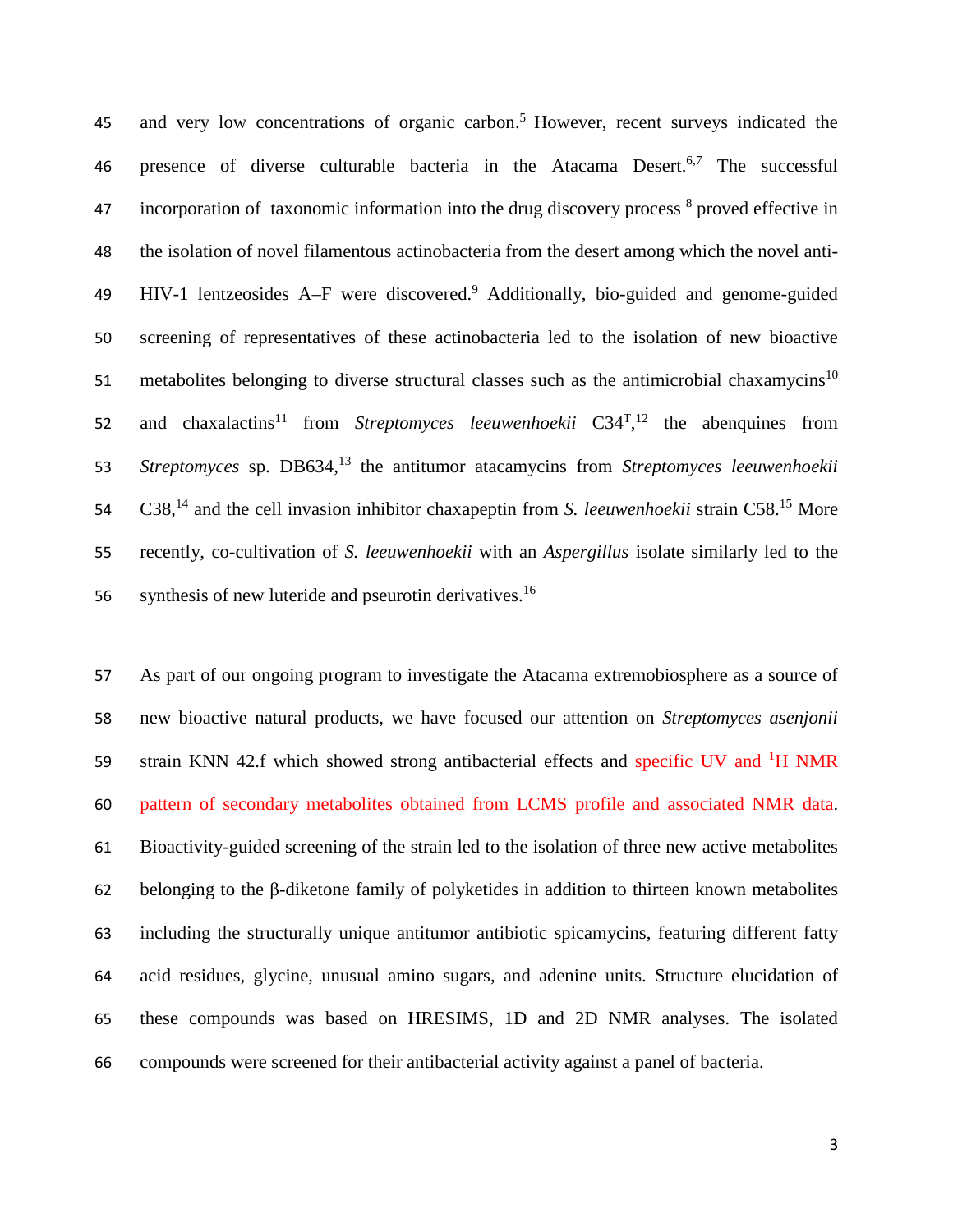#### **RESULTS**

 When screened against a panel of bacterial isolates, only *Streptomyces asenjonii* strain KNN 42.f out of a collection of 10 different Atacama Desert-derived actinobacteria exhibited strong antibacterial effects against Gram positive and Gram negative target microorganisms. Bioactivity-guided fractionation of a large scale fermentation broth of this strain revealed the CH2Cl2 and EtOAc fractions to be the most active. Subjecting these fractions to multiple steps of medium and high pressure preparative C-18 chromatography resulted in the isolation of three new and thirteen known natural products based on HRESIMS and NMR data (Figure 75 ).

 Compound (**1**) was obtained as a white amorphous powder. Its molecular formula 77 C<sub>13</sub>H<sub>23</sub>NO<sub>3</sub> was determined by analysis of its HRESIMS quasi-molecular ion peak at  $m/z$ 78 264.1565 [M+Na]<sup>+</sup>, indicating three degrees of unsaturation. The analysis of <sup>1</sup>H, <sup>13</sup>C (Table 1) and multiplicity-edited HSQC NMR spectra revealed the presence of one methyl triplet 80 ( $\delta$ C/ $\delta$ H 13.6/0.88, C-9), one methyl doublet ( $\delta$ C/ $\delta$ H 14.2/1.12, C-11), one methyl singlet ( $\delta$ C/ $\delta$ H 81 11.4/1.68, C-10), five methylenes of which one was oxygenated  $(\delta_C/\delta_H 59.5/3.36, C-2')$ , one 82 aliphatic methine ( $\delta$ C/ $\delta$ H 47.0/4.08, C-2), one olefinic methine ( $\delta$ C/ $\delta$ H 142.6/6.79, C-5) and 83 three quaternary carbons, two of which were assigned to an amide carbonyl ( $\delta_c$  170.7, C-1) 84 and an  $\alpha$ ,β-unsaturated keto carbonyl ( $\delta$ c 197.4, C-3), respectively. The COSY spectrum revealed distinct spin systems, comprising the one of the olefinic H-5 through H3-9 86 consistent with a hexenyl moiety, another one of the NH through  $H_2-2'$  which indicated a hydroxyethylamino moiety in compound (**1**) (Figure 2). The HMBC correlations H3-11 to C-1, C-2 and C-3 located this methyl doublet between 2 carbonyl moieties, while the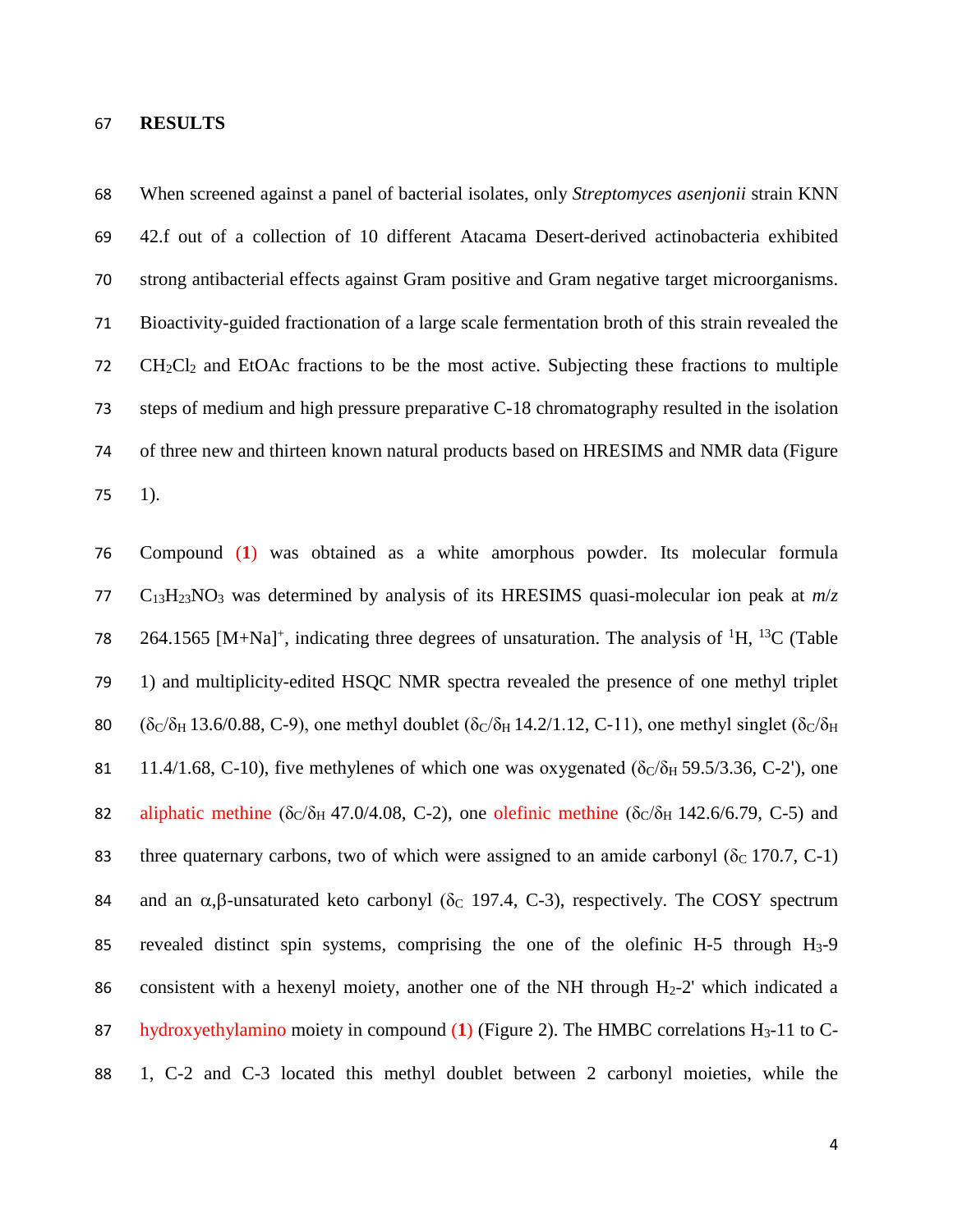89 correlations of H<sub>3</sub>-10 to C-5, C-4 and C-3 connected the hexenyl moiety to the C-3 ketone 90 (Figure 2). The HMBC correlations of NH and  $H<sub>2</sub>$ -1' to C-1 confirmed the attachment of the 91 hydroxyethylamino moiety to the C-1 amide. NOESY correlations between  $H_3$ -10 and  $H_2$ -6 92 established the *E* configuration for the double bond in the hexenyl moiety. The only 93 compound close to our β-diketone was siphonarienedione which was reported naturally<sup>17</sup> and 94 through stereoselective total synthesis.<sup>18</sup> Although the close similarity of siphonarienedione <sup>13</sup> 95 CNMR data, coupling patterns and optical rotation data to (**1**), it could not be used to 96 assign the stereochemistry as siphonarienedione has four additional stereocentres. Based on 97 these findings, the structure of (**1**) was established as depicted, representing a new natural 98 product for which we propose the name asenjonamide A.

 Compound (**2**) was obtained as a white amorphous powder, its molecular formula 100 C<sub>11</sub>H<sub>19</sub>NO<sub>2</sub> was derived from HRESIMS analysis of its quasi-molecular ion peak at  $m/z$ 101 220.1304 [M+Na]<sup>+</sup>, consistent with three degrees of unsaturation. The <sup>1</sup>H and <sup>13</sup>C NMR spectral data of (**2**) (Table 1) in addition to the NOESY correlations were almost identical to those of **1**, with the exception of the absence of resonances for the hydroxyethyl moiety which was supported by the molecular weight of (**2**) being 44 amu less than that of (**1**). This unambiguously led to the elucidation of the structure of (**2**) as shown in Figure 1 as a new natural product for which the name asenjonamide B is proposed.

107 Compound (**3**) was obtained as a white amorphous powder, and its molecular formula was 108 assigned as  $C_{11}H_{17}NO_2$  based on HRESIMS analysis of its quasi-molecular ion peak at  $m/z$ 109 196.1330 [M+H]<sup>+</sup> which indicated four degrees of unsaturation. The close similarity of this 110 molecular formula to (**2**), with only 2 amu less and the absence of some proton resonances in the  ${}^{1}H$  NMR indicated the same chemical class with one extra ring in the structure of  $(3)$ .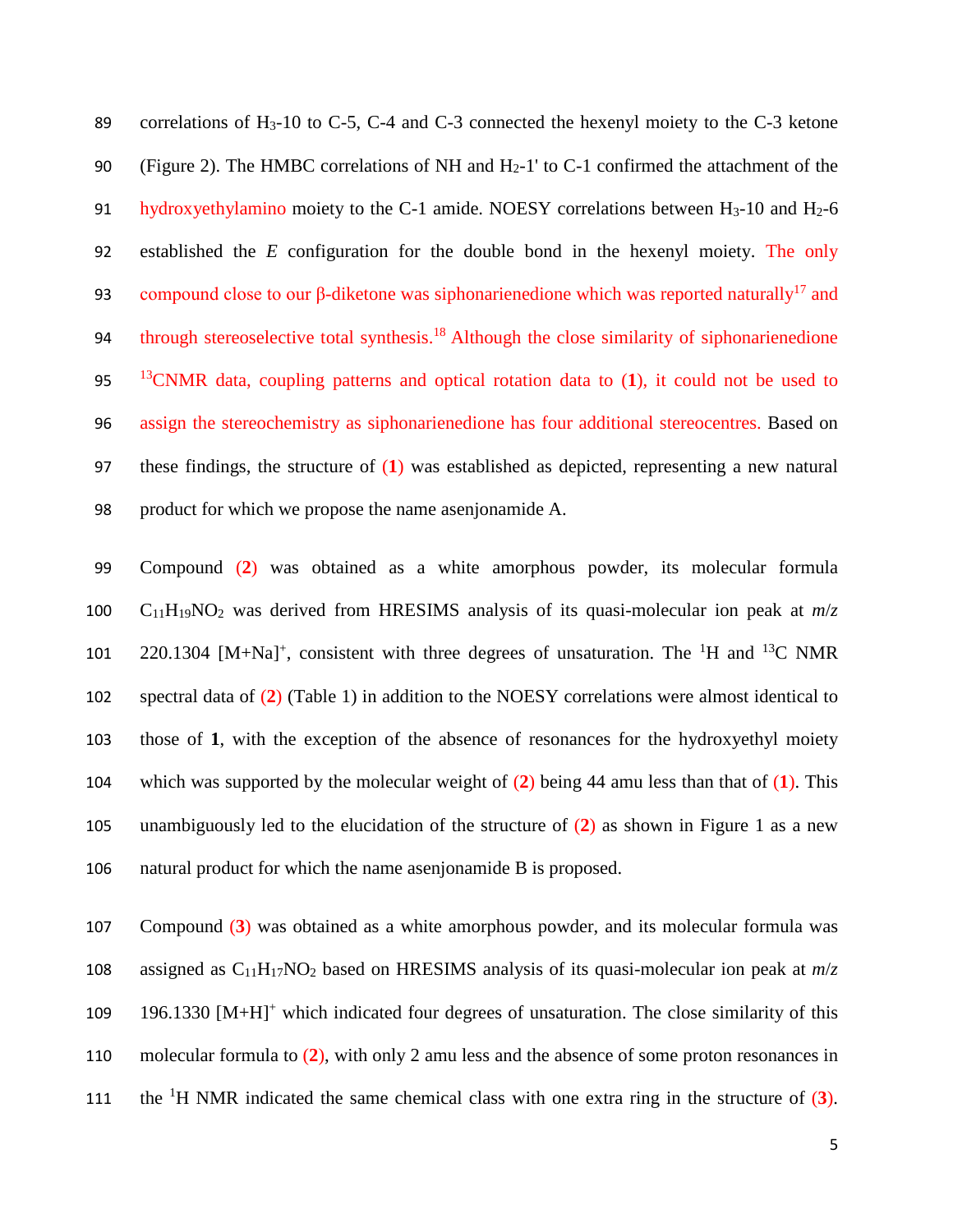The COSY correlations of H2-6 through H3-9 confirmed the *n*-butyl side chain (Figure 2). 113 The HMBC correlations of  $H_3$ -11 to C-1, C-2 and C-3 and of  $H_3$ -10 to C-3, C-4 and C-5 established the 2-amino-2,4-dimethylcyclopent-4-ene-1,3-dione moiety. The HMBC 115 correlations of H<sub>2</sub>-6 to C-1, C-5 and C-4 confirmed the connectivity of the aliphatic chain to C-5. Attempts to apply Mosher's ester method failed and the compound decomposed. On that basis, compound (**3**) is considered a new natural product for which we propose the name asenjonamide C.

119 Compound (**4**) was identified as *N*-(2-(1*H*-indol-3-yl)-2-oxoethyl)acetamide based on 120 comparing its accurate mass and NMR spectra with literature data.<sup>19,20</sup> Chemical screening 121 of the EtOAc extract led to the isolation of a series of five acylated 4-aminoheptosyl-β-*N*-122 glycosides, spicamycins A–E (**5-9**) featuring an adenine base, an unusual amino sugar, and 123 aliphatic side chains of 8-12 CH<sub>2</sub> groups ending in an isopropyl moiety. The structures of 124 these compounds were elucidated by direct comparison of their HRESIMS and NMR 125 spectroscopic data with literature data.<sup>19</sup> Their HRESIMS analysis (see SI) showed a characteristic pattern with quasi-molecular ion peak at  $m/z$  566.3320 [M+H]<sup>+</sup> establishing the 127 molecular formula  $C_{26}H_{43}N_7O_7$  which was assigned for spicamycin A. Subsequent increases 128 of 14 amu in the molecular ions corresponded to additional  $CH<sub>2</sub>$  groups giving spicamycins 129 B–E. This was supported by  ${}^{1}H$  NMR spectra which were virtually identical to those 130 previously reported (See SI).<sup>21</sup> Their structure was confirmed through the first total synthesis 131 of one of the spicamycin congeners, SPM VIII.<sup>22</sup> They were initially obtained as a non-132 separable mixture of seven compounds from the culture broth of *Streptomyces alanosinicus* 133 879-MT3 and reported as potent differentiation inducer of HL-60 human promyelocytic 134 leukemia cells. $2^{1,23}$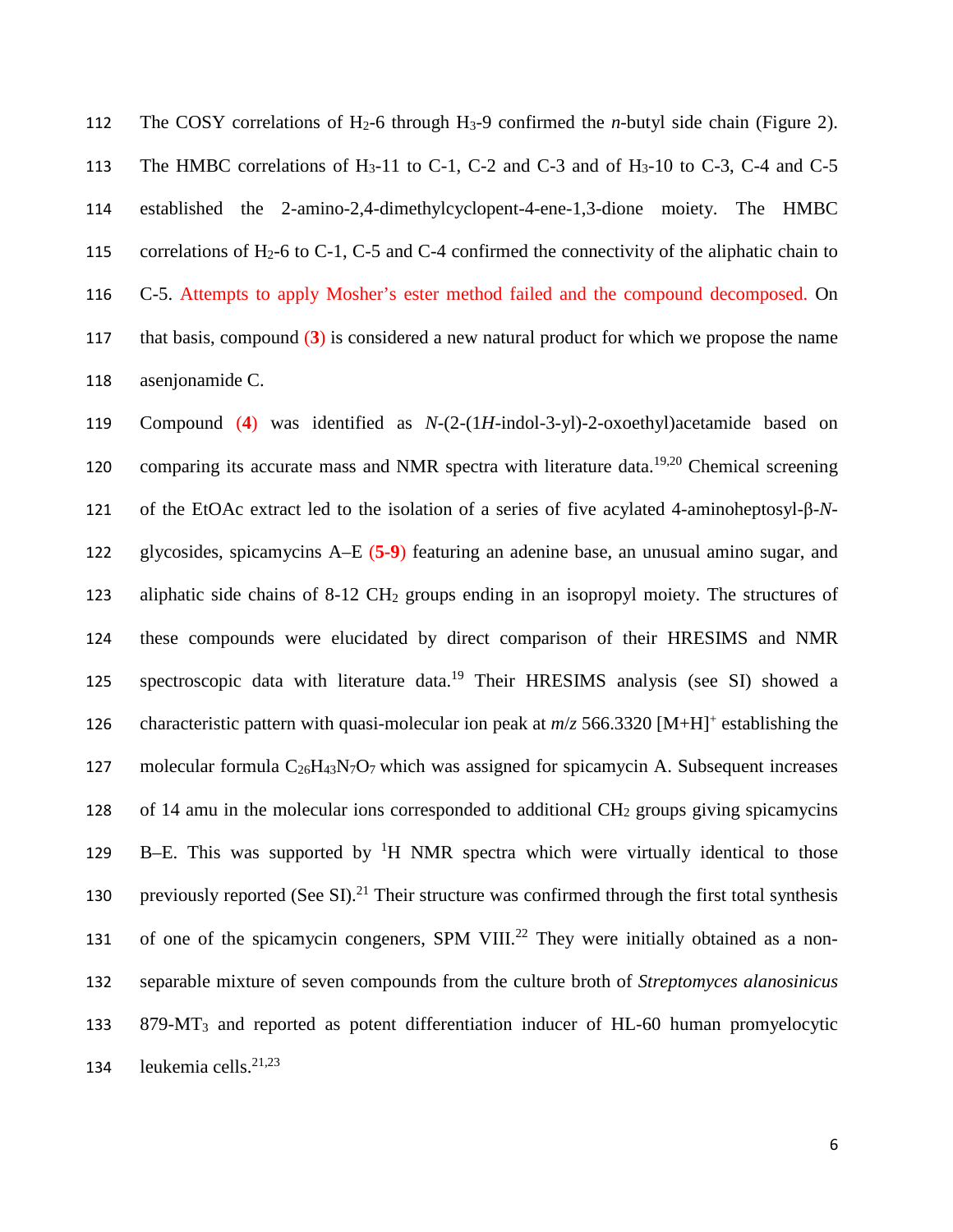Finally, the isolated diketopiperazine compounds were identified based on comparing their accurate mass, NMR, and optical rotation data with literature as cyclo(L-Pro-L-Val) (**10**), <sup>24</sup> 137 cyclo(L-Pro-L-Phe)  $(11)$ ,<sup>24</sup> cyclo(L-Pro-L-Tyr)  $(12)$ ,<sup>25</sup> brevianamide F  $(13)$ ,<sup>26</sup> cyclo(3hydroxy-L-Pro-L-Leu) (**14**), <sup>27</sup> cyclo(3-hydroxy-L-Pro-L-Phe) (**15**), <sup>28</sup> and cyclo(3-hydroxy-L-139 Pro-L-Tyr) (**16**).<sup>29</sup>

140 The preliminary bio-guided isolation revealed the CH<sub>2</sub>Cl<sub>2</sub> and EtOAc fractions to possess 141 antimicrobial effects (data not shown). Asenjonamides  $A-C(1-3)$ , isolated from the  $CH_2Cl_2$  fractions, exhibited significant antibacterial effects against Gram-positive strains with asenjonamide C (**3**) showing activity comparable to that of the positive control tetracycline (Table 2). Additionally, (**3**) also exhibited strong activity against Gram-negative strains in relation to tetracycline and moderate effect against *M. smegmatis*. Moreover, spicamycins A–E (**5**-**9**) exhibited weak antibacterial effects against Gram-positive strains in the MIC range of 70-85 μg/mL but no effects against Gram-negative strains at the highest concentration used (100 μg/mL). On the other hand, compound (**5**) and all diketopiperazine compounds (**10**-**16**) didn't exhibit any antibacterial effects against all tested strains at the highest concentration used (100 μg/mL, data not shown).

#### **DISCUSSION**

 The Atacama Desert is considered to be the oldest and driest nonpolar desert on Earth, being 154 arid since the Jurassic period and developing to hyper-aridity during the Miocene period.<sup>6</sup> Initially, the hyper-arid core of the Atacama Desert was considered by some to be too 156 extreme for microbial life to  $exist<sup>4</sup>$  but subsequent investigations led to the recovery of diverse cultivable microorganisms from this harsh environment indicating that it could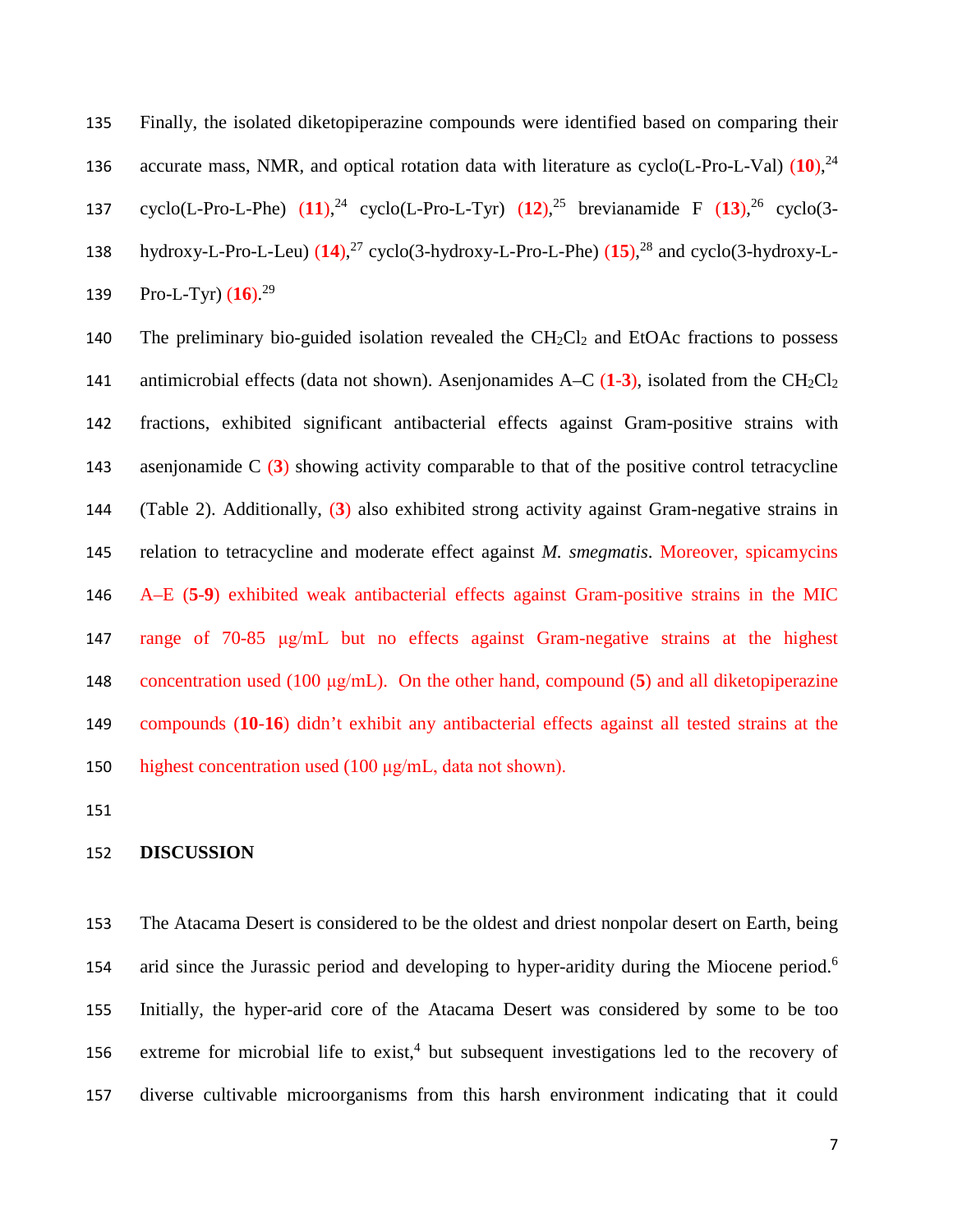provide another unexpected resource of microbiological diversity. The discovery that a representative of a recently described *Streptomyces* species isolated from an extreme hyper- arid Atacama Desert soil synthesizes sixteen specialized metabolites that belong to different chemical classes underlines the premise that extreme environmental conditions give rise to a 162 unique actinobacterial diversity which is the basis of novel chemistry.<sup>7</sup> Indeed, to date, our taxonomic approach to the detection of new natural products from novel filamentous actinobacteria has led to the discovery of about 50 specialized metabolites representing diverse chemical classes , including alkaloids, peptides, polyketides, macrolides and terpenes 166 that exhibit a range of biological activities.<sup>9-16</sup> Most of these new compounds have been isolated from novel streptomycetes, notably ones, like *S. asenjonii* and *S. leeuwenhoekii*, that 168 form deep rooted subclades in single and concatenated *Streptomyces* gene trees.<sup>15,30</sup> Since our project began, numerous streptomycetes have been obtained from the complete range of hyper-arid and extreme hyper-arid habitats, six of which have been taxonomically 171 characterized.<sup>31</sup> Such novel filamentous actinobacteria known to be present in the Atacama Desert landscape are a feature of an immense untapped resource for the search and discovery 173 of the new generation of antibiotics needed for healthcare.<sup>7,20</sup>

 In the current study, strong antibacterial activity was the driving force for the selection of *S. asenjonii* isolate KNN 42.f. Chromatographic separation and spectroscopic identification of 176 active CH<sub>2</sub>Cl<sub>2</sub> fractions led to the identification of asenjonamides A–C, new members of β- diketone subclass of polyketides which exhibited a broad antibacterial effect against a panel of different Gram-positive and Gram-negative bacteria with asenjonamide C showing a comparable effect to that of the positive control, tetracycline. Based on inspection of their structures, the biosynthesis of these polyketides may be similar to that of the non-peptide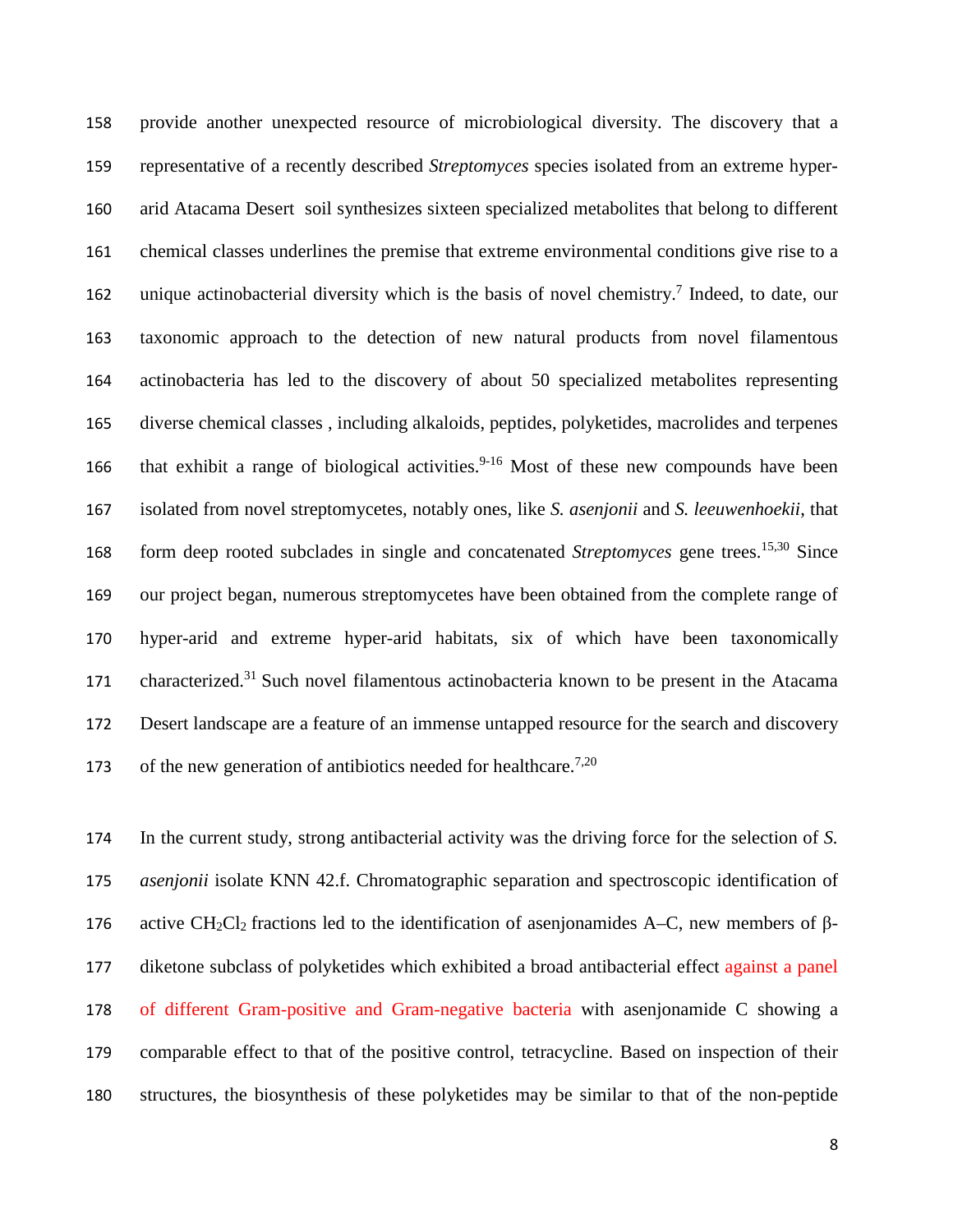181 part of calcaripeptide  $A^{32}$  isolated from *Calcarisporium* sp. strain KF525 or the anti-HIV 182 inhibitor aetheramide  $A^{33}$  from *Aetherobacter* sp. strain SBSr003.

 Despite the revolutionary effects of environmental metagenomics on revealing microbial diversity, there remain powerful reasons for isolating and observing the behavior of organisms in culture. Recently, a spectacular diversity of actinobacteria has been detected and described in both low and very high altitude habitats of the Atacama region that include 187 a putative new sub-order, and several new classes, families and numerous genera.<sup>30</sup> The presence of such actinobacterial *dark matter* strongly supports the view that the extremobiosphere is a prime landscape for bioprospecting activities. However, while mining such metagenomic resources for novel natural products is a legitimate route for discovery, continued efforts to bring these rare and dark phylotypes into laboratory culture should not be neglected. Furthermore, culture-based studies also allow to carry out co-cultivation experiments, and we have successfully adopted this approach to include Atacama Desert microorganisms whereby many compounds were observed only in co-cultures of 195 actinobacteria and fungi, but not in axenic cultures of the fungus or bacterium.<sup>16,34</sup>

#### **Experimental**

 *General experimental procedures*. Optical rotations were measured in methanol on a Perkin 198 Elmer 241 instrument at the sodium D line  $(589 \text{ nm})$ . <sup>1</sup>H and <sup>13</sup>C NMR spectra were recorded at 25 °C with a Varian VNMRS 600 MHz NMR spectrometer. High-resolution mass spectra were acquired with a Thermo Scientific LTQ/XL Orbitrap using the following parameters: analyzer: FTMS, mass range: normal full ms 100-2000, resolution: 30,000. For LC-ESIMS, gradient separation was achieved using a Sun Fire C-18 analytical HPLC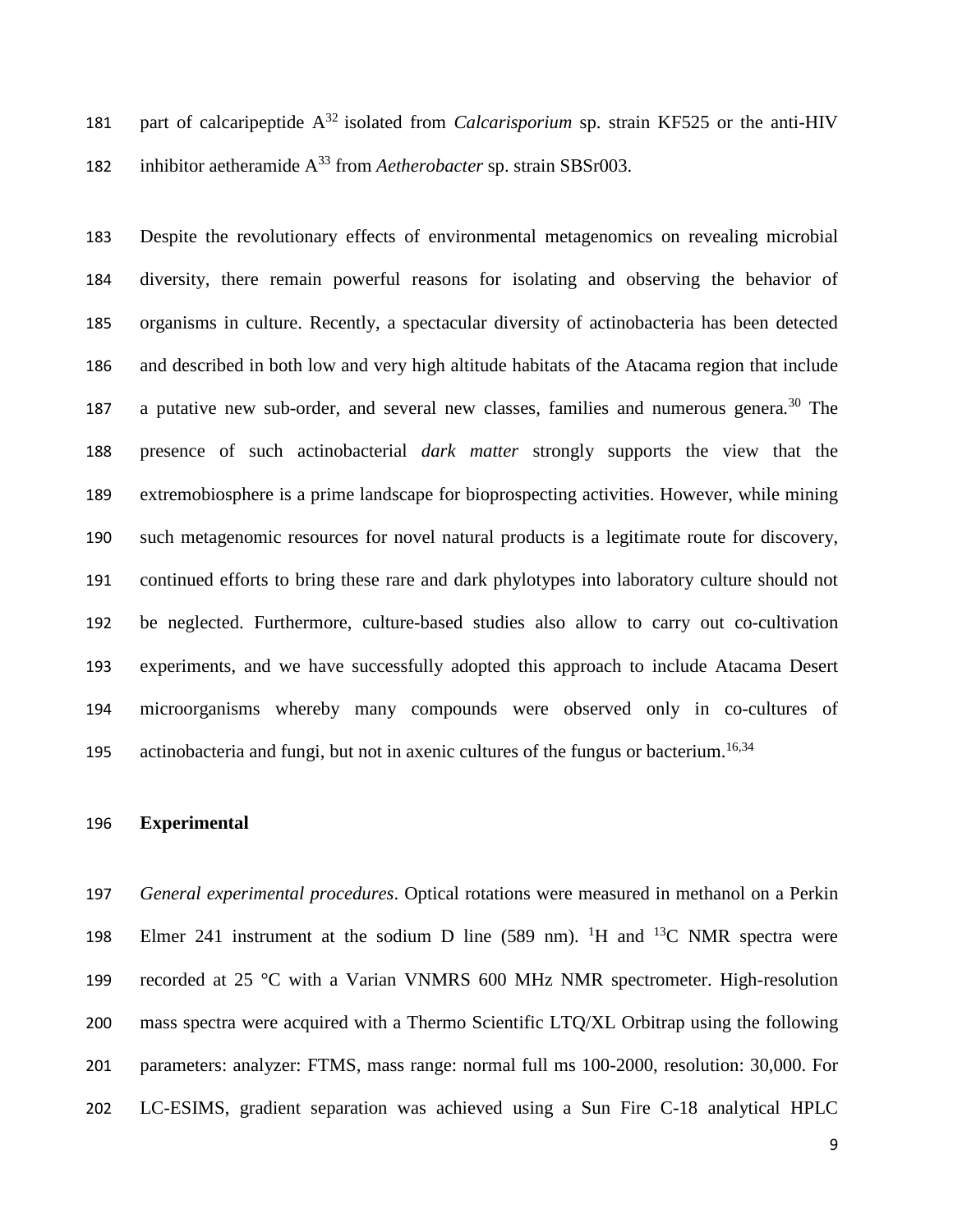203 column (5  $\mu$ m,  $4.6 \times 150$  mm, Waters) with a mobile phase of 0-100% MeOH over 30 min at a flow rate of 1 mL/min. HPLC was performed on Agilent 1260 Infinity preparative HPLC 205 system with an Agilent Eclipse XDB-C18 column  $(5 \mu m, 10 \times 250 \mu m,$  Agilent technologies, USA) monitored using an Agilent photodiode array detector. Detection was carried out at 220, 254, 280, 350, and 400 nm. MPLC separations were carried out on Biotage system using reversed-phase pre-packed columns. Detection was carried out at 220 and 280 nm. Diaion HP-20 was obtained from Resindion S.R.L., a subsidiary of Mitsubishi Chemical Co., Binasco, Italy.

 *Microorganism isolation and identification*. *Streptomyces asenjonii* strain KNN 42.f was 212 recovered from a plate of Gauze's No.1 agar<sup>35</sup> following inoculation with a suspension of an extreme hyper-arid soil collected by ATB in 2010 from the Yungay core region of the 214 Atacama Desert  $(24^{\circ}06'18.6''S,70^{\circ}01'55.6''W$  at 1016 m asl).<sup>30</sup> Phylogenetic analysis of KNN 42.f and other isolates recovered from the same region was performed through 16S rRNA gene sequencing and showed that these strains were belonging to new species within the genus Streptomyces, and KNN 42.f was identified as *Streptomyces asenjonii* KNN 42.f and deposited in the NRRL public service collection under the accession number NRRL B- $65049.^{30}$ 

 *Microbial fermentation, extraction and isolation*. *Streptomyces asenjonii* strain KNN 42.f was fermented on modified ISP2 medium comprising malt extract (4.0 g), yeast extract (10.0 222 g), dextrose (10.0 g), glycerol (10.0 g) and distilled water to 1 L, pH 7.0. It was grown at a 223 volume of 4 L by shaking at 180 rpm in an incubator shaker at 30  $\degree$ C for 7 days when HP-20 resin beads were added, followed by shaking at 180 rpm for 6 h before harvest. The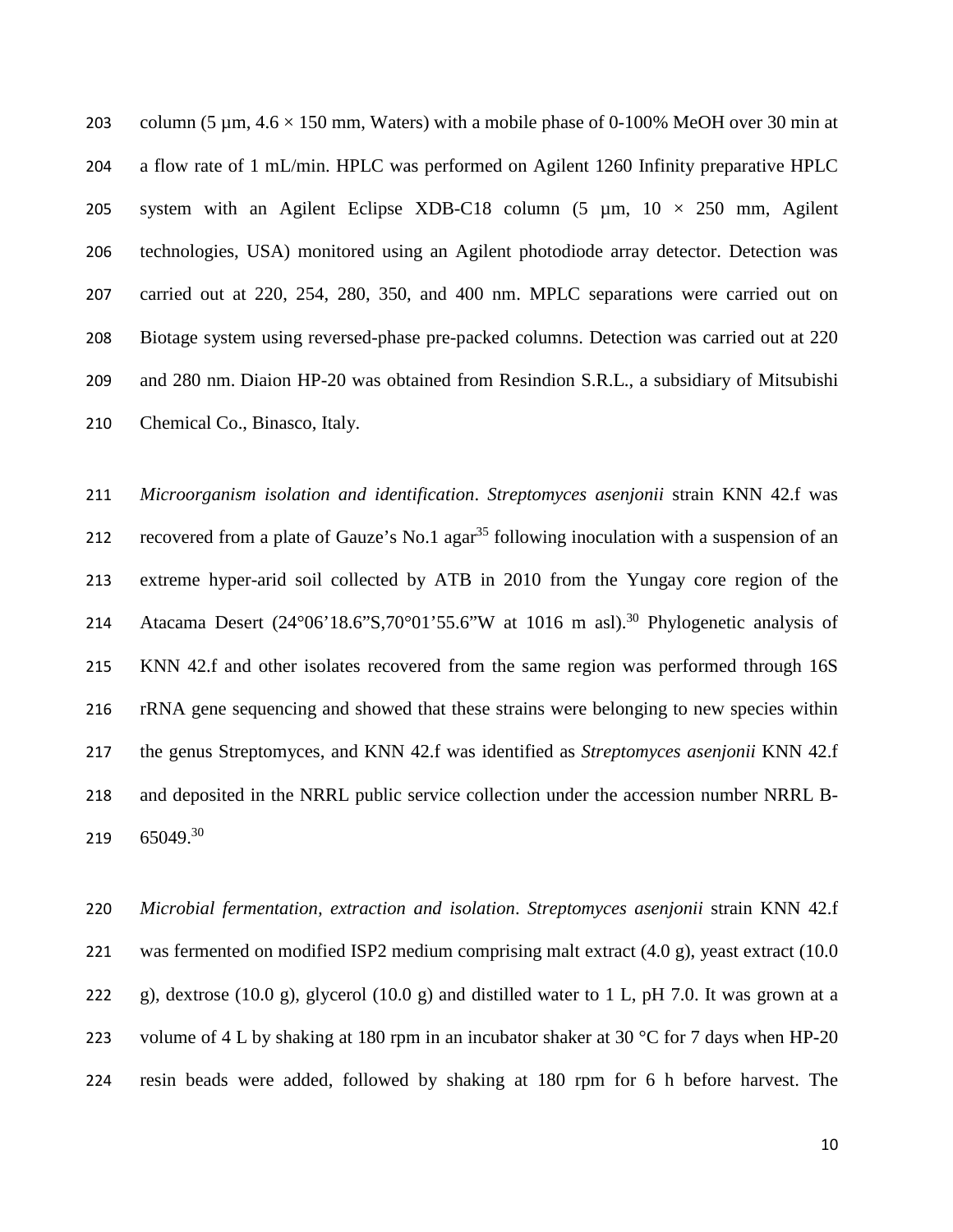harvested fermentation broth was centrifuged at 3000 rpm for 20 min, and the HP20 was 226 washed with distilled water and then extracted with methanol  $(4 \times 200 \text{ mL})$ . The successive MeOH extracts were combined and concentrated *in vacuo* yielding 2.3 g of residue. The latter was suspended in distilled water (300 mL) and then successively partitioned between *n*-hexane (300 mL  $\times$  3), CH<sub>2</sub>Cl<sub>2</sub> (300 mL  $\times$  3) and EtOAc (300 mL  $\times$  3). Each fraction was 230 concentrated under reduced pressure to give *n*-hexane extract (390 mg), CH<sub>2</sub>Cl<sub>2</sub> extract (310 231 mg), and EtOAc extract (260 mg), respectively. The  $CH_2Cl_2$  fraction was subjected to flash 232 chromatography on a Biotage system using a prepacked RP-18 column and a MeOH/H<sub>2</sub>O gradient to give 5 subtractions. Sub-fraction 1 was subjected to semi-preparative HPLC using MeCN–H2O (35–100% over 30 min, 100% for 5 min) at 2 mL/min flow rate affording compounds **10-16**. Sub-fraction 2 afforded compounds **3** (1.3 mg) and **4** (2.1 mg), while sub- fraction 3 afforded compounds **1** (1.0 mg) and **2** (5.9 mg) under the same HPLC conditions. The EtOAc fraction was subjected to flash chromatography on the Biotage system using prepacked RP-18 column chromatography using MeOH/H2O gradient to give 4 subtractions. 239 Sub-fraction 2 was subjected to semi-preparative HPLC and a MeCN–H<sub>2</sub>O (15–100% over 30 min, 100% for 5 min) at a flow rate of 2 mL/min to afford compounds **5** (11 mg), **6** (3 mg), **7** (7 mg), **8** (8 mg), and **9** (4.5 mg).

Asenjonamide A (1). White amorphous powder;  $\lbrack \alpha \rbrack^{20}$  +6.7 (*c* 0.1, MeOH); UV (MeOH) 243  $\lambda_{\text{max}}$  (log  $\varepsilon$ ) at 230 (3.8), 256 (2.5) nm; HRESIMS  $m/z$  [M+Na]<sup>+</sup> 264.1565 indicating the 244 molecular formula  $C_{13}H_{19}NO_3$  (calculated  $[M+Na]^+$  ion at m/z 264.1570); NMR data: see 245 Table 1.

Asenjonamide B (2). White amorphous powder;  $\left[\alpha\right]^{20}$  +6.9 (*c* 0.12, MeOH); UV (MeOH)

247  $\lambda_{\text{max}}$  (log  $\varepsilon$ ) at 230 (3.7), 256 (2.6) nm; HRESIMS  $m/z$  [M+Na]<sup>+</sup> 220.1304 indicating the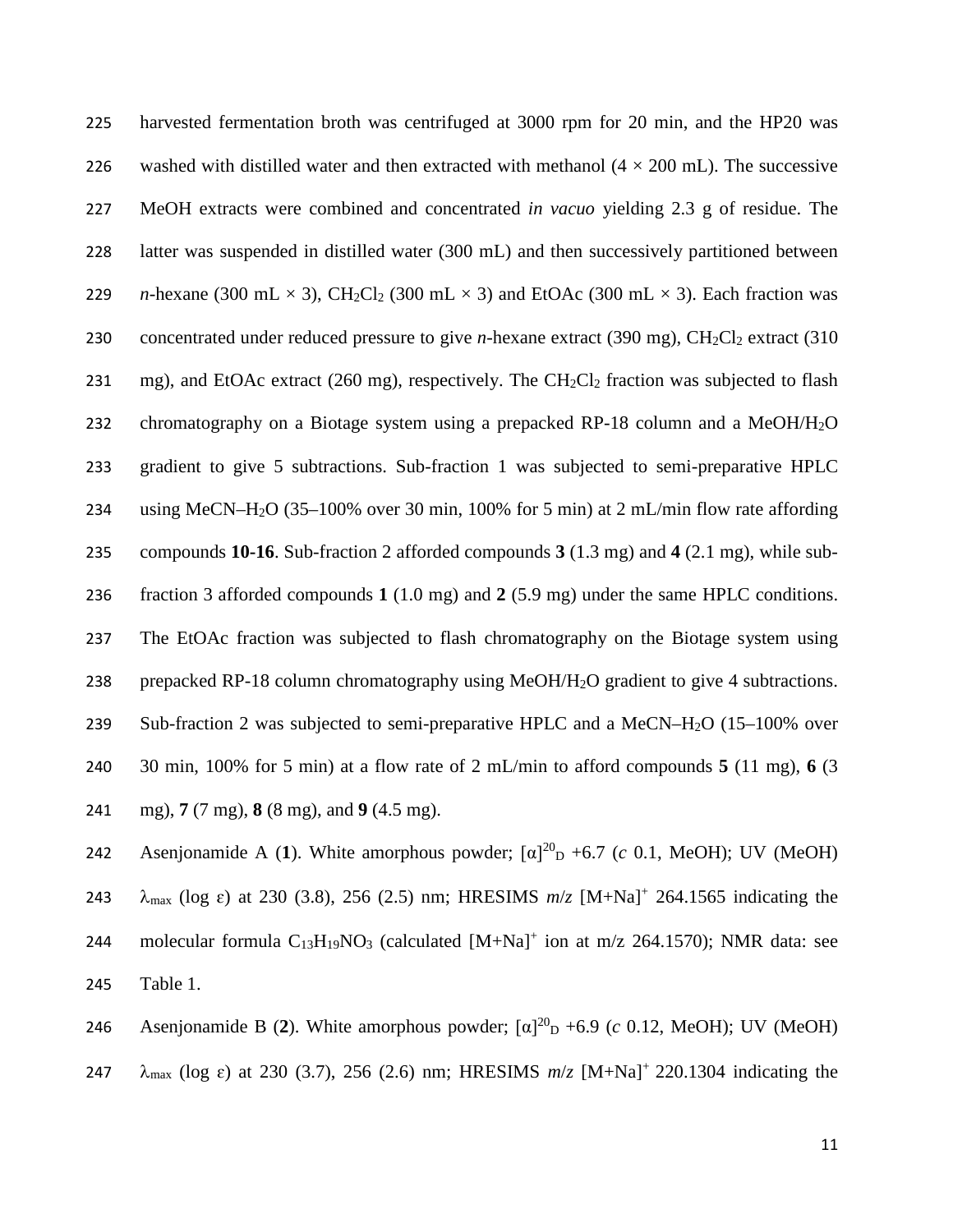248 molecular formula  $C_{11}H_{17}NO_2$  (calculated  $[M+Na]^+$  ion at m/z 220.1308); NMR data: see Table 1.

250 Asenjonamide C (3). White amorphous powder;  $\lceil \alpha \rceil^{20}$  +6.9 (*c* 0.15, MeOH); UV (MeOH) 251  $\lambda_{\text{max}}$  (log  $\varepsilon$ ) at 232 (3.6), 258 (2.7) nm; HRESIMS  $m/z$  [M+H]<sup>+</sup> 196.1330 indicating the 252 molecular formula  $C_{11}H_{17}NO_2$  (calculated  $[M+H]^+$  ion at m/z 196.1332); NMR data: see Table 1.

 *Antibacterial screening*. The antibacterial activity of all of the compounds was evaluated against *Staphylococcus aureus* ATCC 25923, *Bacillus subtilis* NCTC 2116, *Escherichia coli* ATCC 25922, *Enterococcus faecalis* ATCC 10541, and the acid fast strain *Mycobacterium smegmatis* ATCC607, using the agar diffusion method and regression line analysis.<sup>36</sup> Filter paper disks containing amoxicillin (10 μg) and tetracycline (30 μg) were used as positive controls. Minimum inhibitory concentrations (MICs) against the panel of strains were 260 calculated using the method described before albeit with minor modifications.<sup>37</sup> In brief, tested strains were grown in Müller-Hinton (MH) broth to early stationary phase and then 262 diluted to an OD600 = 0.005. The assays were performed in a 96-well microtiter plate format in duplicate, with two independent cultures for each strain. All of the compounds were dissolved in DMSO (Sigma) and added to the cultures in wells to give a final concentration of DMSO of 10% that did not affect the growth of any of the tested strains. The effect of 266 different dilutions of the compounds (up to  $100 \mu g/mL$ ) on growth was assessed after 18 h 267 incubation at 37 °C using a Labsystems iEMS MF plate reader at  $OD_{620}$ . The MIC value was determined as the lowest concentration showing no growth compared to the MH control.

#### **CONFLICT OF INTEREST**

The authors declare no conflict of interest.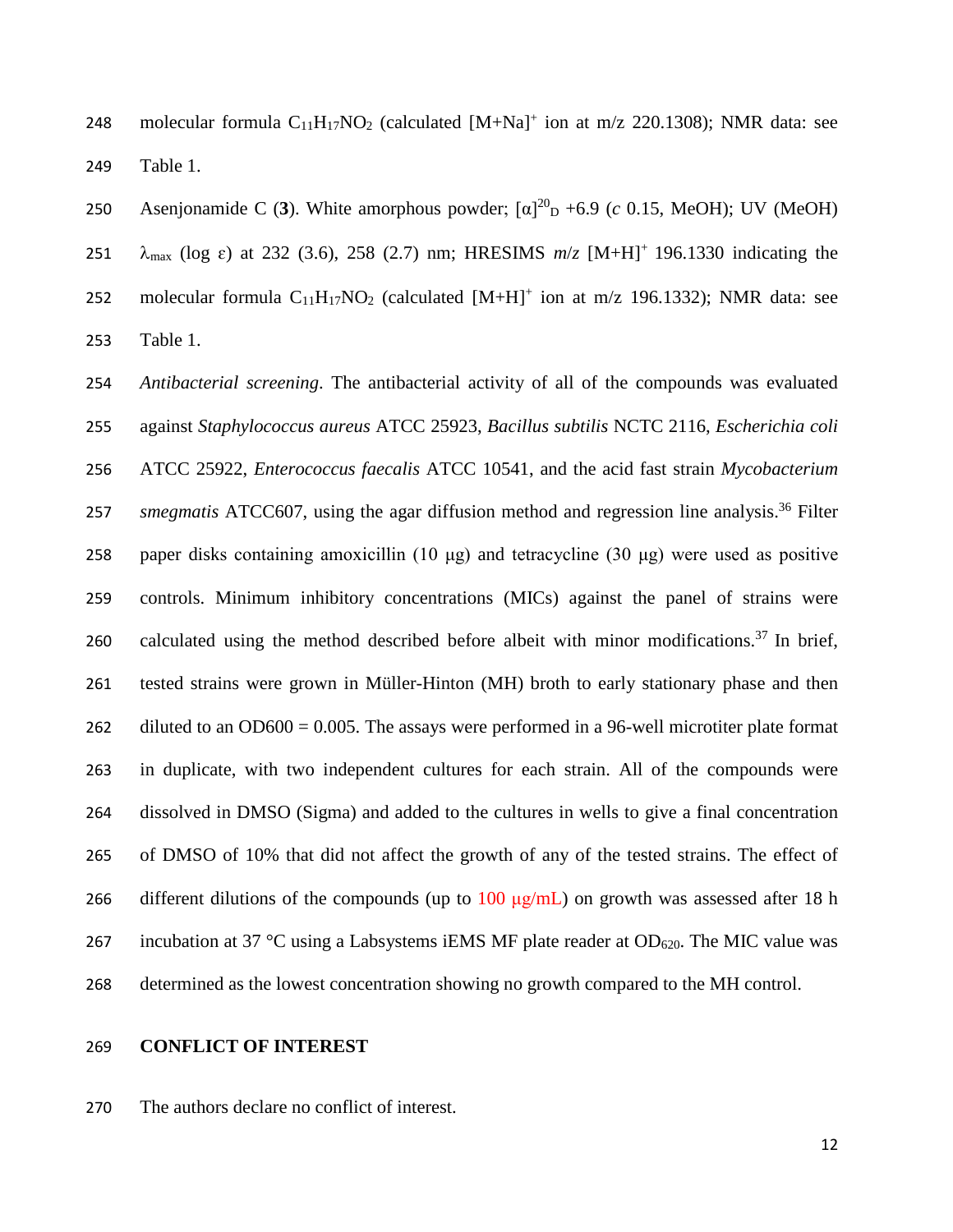#### **ACKNOWLEDGEMENTS**

 We thank the College of Physical Sciences, University of Aberdeen, for provision of infrastructure and facilities in the Marine Biodiscovery Centre. This work was supported financially by the Biotechnological and Biological Sciences Research Council under the RCUK-CONICYT Newton International Research Project (JIC: CA586) and the Basal Programme of CONICYT for funding of the Centre for Biotechnology and Bioengineering,

CeBiB (project FB0001).

## **REFERENCES**

- 1. Pidot, S. J., Coyne, S., Kloss, F., Hertweck, C. Antibiotics from neglected bacterial sources. *Int. J. Med. Microbiol.* **304**, 14−22 (2014).
- 2. Horikoshi, K. Antranikian, G., Bull, A. T., Robb, F. T., Stetter, K.O. (Eds.) Extremophiles Handbook, Springer: Tokyo (2011).
- 3. Guo, X., Liu, N., Li, X., Ding, Y., Shang, F., Gao, Y., Ruan, J., Huang, Y. Red soils harbor diverse
- culturable actinomycetes that are promising sources of novel secondary metabolites. *Appl. Environ. Microbiol*. **81**, 3086–3103 (2015).
- 4. Gómez-Silva, B., Rainey, F. A., Warren-Rhodes, K. A., McKay, C. P., Navarro-González, R.
- Atacama Desert soil microbiology. In Microbiology of Extreme Soils, Soil Biology; Dion, P.,
- Nautiyal, C. S., Eds.; Springer: Berlin, **13**, 117−132 (2008).
- 5. Navarro-González, R. et al. Mars-Like soils in the Atacama Desert, Chile, and the dry limit of microbial Life. *Science* **302**, 1018−1021 (2003).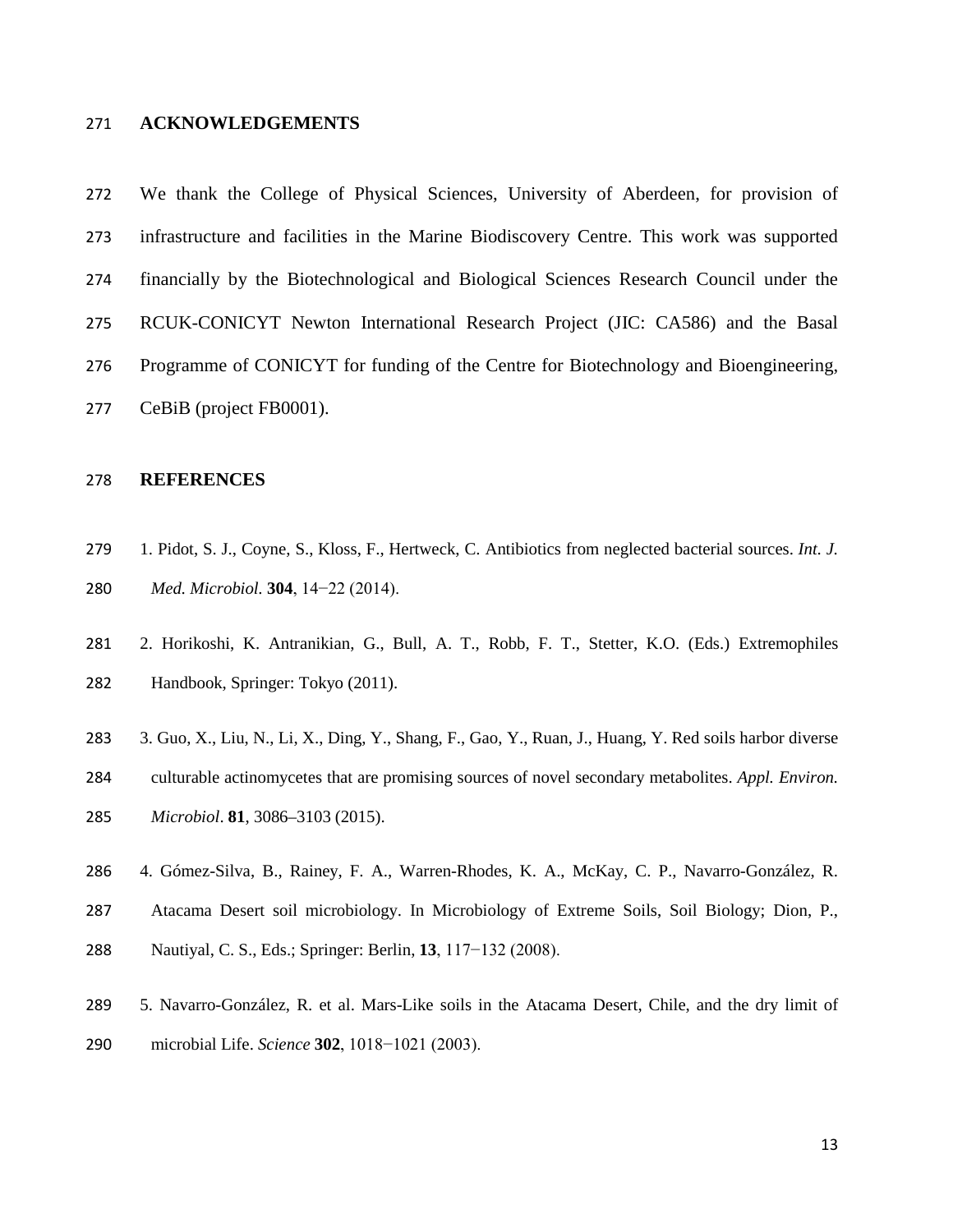6. Crits-Christoph, A. et al. Colonization patterns of soil microbial communities in the Atacama

Desert. *Microbiome* **1**:28. DOI:10.1186/2049-2618-1-28 (2013).

- 7. Bull, A. T., Asenjo, J. A., Goodfellow, M., Go´mez-Silva, B. The Atacama Desert: technical resources and the growing importance of novel microbial diversity. *Ann. Rev. Microbiol*. **70**, 215– 234 (2016).
- 8. Goodfellow, M., Fiedler, H. P. A guide to successful bioprospecting: informed by actinobacterial systematics. *Antonie van Leeuwenhoek* **98**, 119–142 (2010)
- 9. Wichner, D., et al. Isolation and anti-HIV-1 integrase activity of lentzeosides A–F from extremotolerant *lentzea* sp. H45, a strain isolated from a high-altitude Atacama Desert soil. *J. Antibiot*. **70**, 448-453 (2017).
- 10. Rateb, M. E. *et al*. Chaxamycins A-D, bioactive ansamycins from a hyper-arid desert *Streptomyces* sp. *J. Nat. Prod*. **74**, 1491−1499 (2011).
- 11. Rateb, M. E. *et al*. Diverse metabolic profiles of a *Streptomyces* strain isolated from a hyper-arid environment. *J. Nat. Prod*. **74**, 1965−1971 (2011).
- 12. Busarakam, K. *et al*. *Streptomyces leeuwenhoekii* sp. nov., the producer of chaxalactins and chaxamycins, forms a distinct branch in *Streptomyces* gene trees. *Antonie van Leeuwenhoek* **105**,
- 849−861 (2014).
- 13. Schulz, D. *et al*. Abenquines A–D: aminoquinone derivatives produced by *Streptomyces* sp. strain DB634. *J. Antibiot*. **64**, 763−768 (2011).
- 14. Nachtigall, J. *et al*. Atacamycins A–C, 22-membered antitumor macrolactones produced by
- *Streptomyces* sp. C38. *J. Antibiot*, **64**, 775−780 (2011).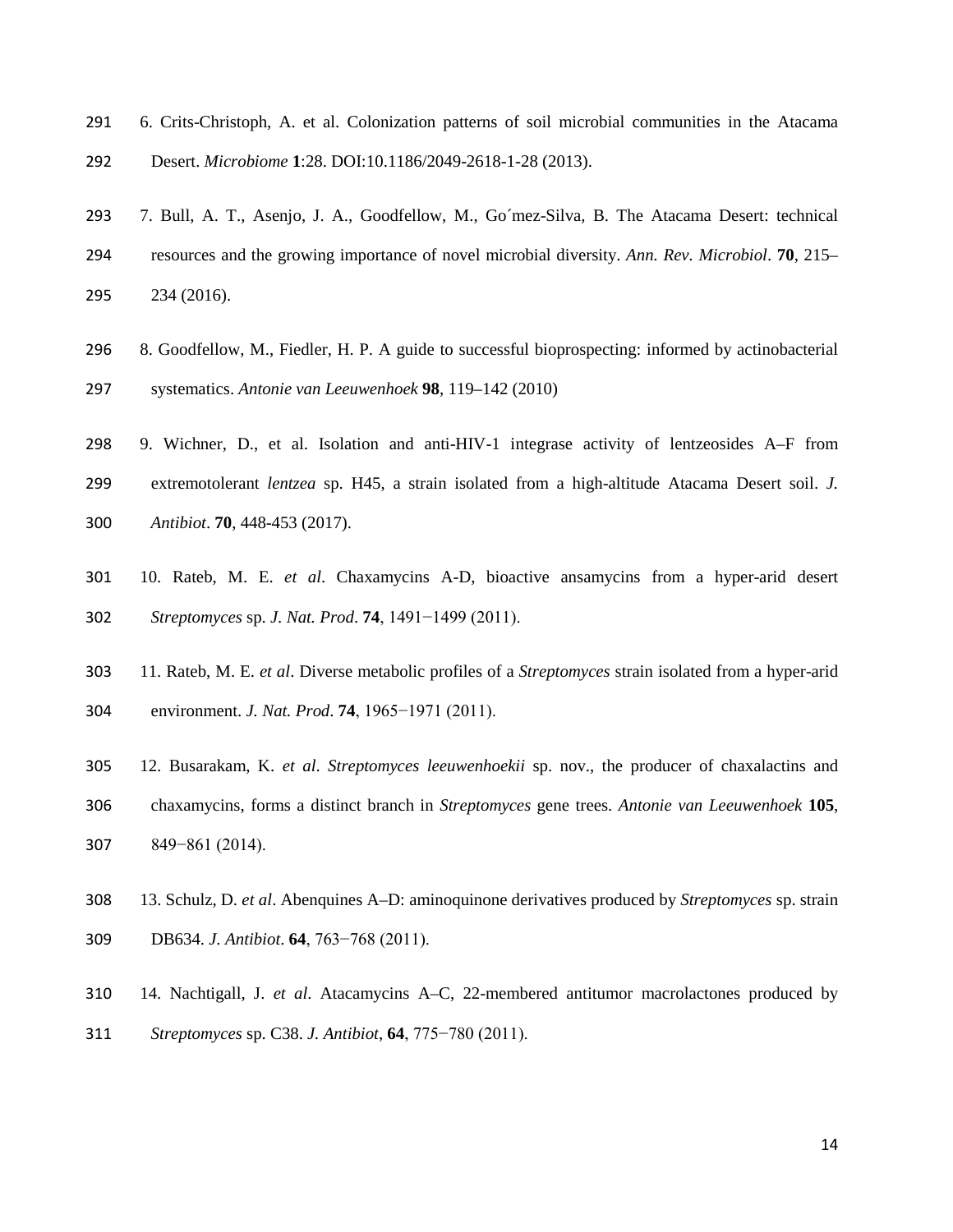- 15. Elsayed, S. S. *et al*. Chaxapeptin, a lasso peptide from extremotolerant *Streptomyces leeuwenhoekii* strain C58 from the hyper-arid Atacama Desert. *J. Org. Chem*. **80**, 10252−10260 (2015).
- 16. Wakefield, J., Hassan, H. M., Jaspars, M., Ebel, R., Rateb, M. E. Dual induction of new microbial secondary metabolites by fungal bacterial co-cultivation. *Front. Microbiol*. **8**:1284 (2017) doi: 10.3389/fmicb.2017.01284.
- 17. Norte, M., Cataldo, F., González, A. G. Siphonarienedione and siphonarienolone, two new metabolites from *Siphonaria grisea* having a polypropionate skeleton. *Tetrahedron Lett*. **29**, 2879−2880 (1988).
- 18. Calter, M. A. and Liao, W. First total synthesis of a natural product containing a chiral, β- diketone: Synthesis and stereochemical reassignment of siphonarienedione and siphonarienolone. *J. Am. Chem. Soc*. **124**, 13127−13129 (2002).
- 19. Iakovou, K., et al. Design, synthesis and biological evaluation of novel b-substituted indol-3-yl
- ethylamido melatoninergic analogues. *J. Pharm. Pharmacol*., **54**, 147−156 (2002).
- 20. Jian, Y., Nan, W., Hai-Sheng, Y., Jiang-Chun, H., Yu-Cheng, D. A new Sesquiterpene from the medicinal fungus *Inonotus vaninii*. *Chem. Nat. Comp*. **49**, 261−263 (2013).
- 21. Hayakawa, Y., et al. Studies on the differentiation inducers of myeloid leukemic cells III. Spicamycin, a new inducer of differentiation of HL-60 human promyelocytic leukemia cells. *J. Antibiot*. **36**, 934−937 (1983).
- 22. Suzuki, T., Suzuki, S. T., Yamada, I., Koashi, Y., Yamada, K., Chida, N. Total synthesis of
- spicamycin. *J. Org. Chem*. **67**, 2874−2880 (2002).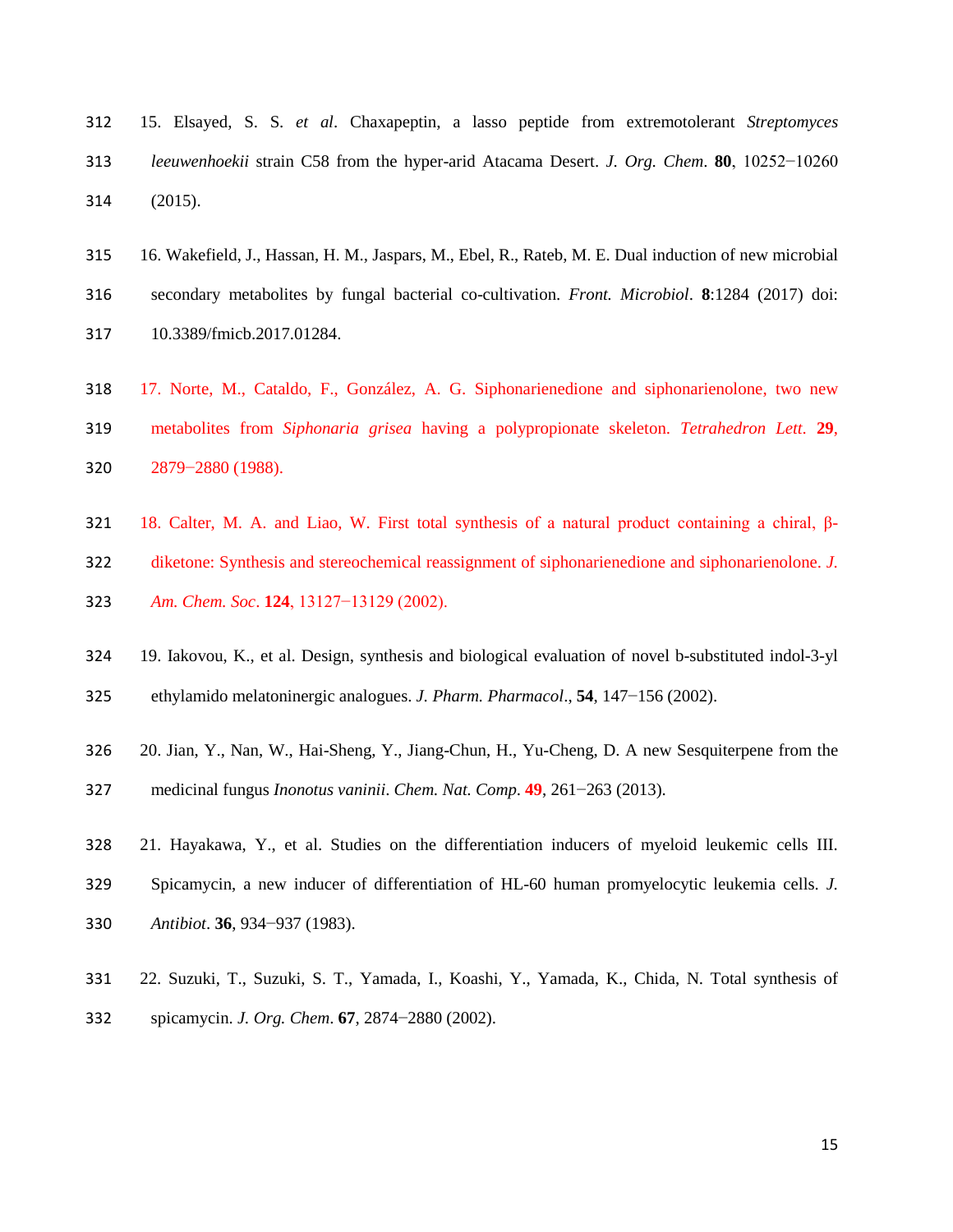- 23. Hayakawa, Y., et al. Spicamycin, a new differentiation inducer of mouse myeloid leukemia cells
- Ml and human promyelocytic leukemia cells HL-60. *Agric. Biol. Chem*. **49**, 2685−2691 (1985).
- 24. Chen, M.; Dewis K.; Kraut, K.; Merritt, D.; Reiber L., Trinnaman, L.; Da Costa, N. 2,5-
- Diketopiperazines (Cyclic Dipeptides) in Beef: Identification, synthesis, and sensory evaluation *J.*
- *Food Scienc*. **74**, 100−105 (2009).
- 25. Amira, R.; Yoel, K.; Yehuda, B.; Michael, S. Amino acid derivatives from the marine sponge *Jaspis digonoxea*. *J. Nat. Prod*. **57**, 829−832 (1994).
- 26. Muhanna, M.; Juriyati, J.; Nik, M.; Ruangelie, E.; Noraziah, M. Isolation and characterization of
- cyclo-(tryptophanyl-prolyl) and chloramphenicol from *Streptomyces* sp. SUK 25 with
- antimethicillin-resistant *S. aureus* activity. *Drug Design Develop Ther*. **10**, 1817–1827 (2016).
- 27. Bin, L.; Gang, C.; Jiao, B.; Yong-Kui, J.; Yue-Hu P. A bisamide and four diketopiperazines from
- a marine-derived *Streptomyces* sp. *J. Asian. Nat. Prod. Res*. **13**, 1146–1150 (2011).
- 28. Ström, K., Sjögren, J., Broberg, A. and Schnürer, J. *Lactobacillus plantarum* MiLAB 393
- produces the antifungal cyclic dipeptides cyclo(L-Phe-L-Pro) and cyclo(L-Phe-trans-4-OH-L-Pro)
- and 3-phenyllactic acid. *Appl. Environ. Microbiol*. **68**, 4322–4327 (2002).
- 29. Mitova, M., Giuseppina, T., Ute, H., Mueller, W. E. G., Salvatore, D-R. Exocellular cyclic dipeptides from a Ruegeria strain associated with cell cultures of *Suberites domuncula*. *Mar. Biotechnol*. **6**, 95–103 (2004).
- 30. Goodfellow, M., et al. *Streptomyces asenjonii* sp. nov., isolated from hyper-arid Atacama Desert
- soils and emended description of *Streptomyces viridosporus* Pridham et al. 1958. *Antonie van*
- *Leeuwenhoek* **110**, 1133–1148 (2017).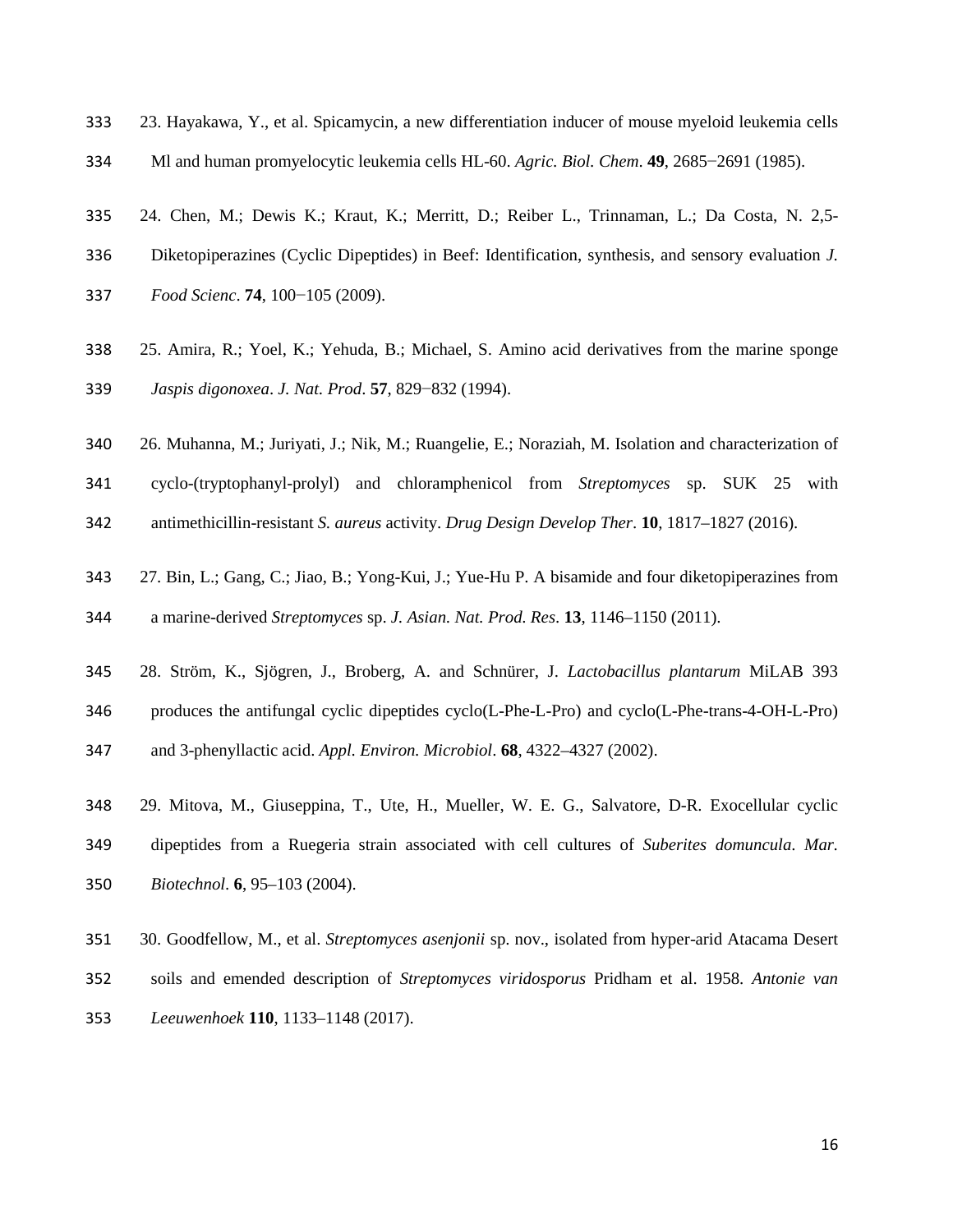- 31. Idris, H., Goodfellow, M., Sanderson, R., Asenjo, J. A., Bull. A. T. Actinobacterial rare biospheres and dark matter revealed in habitats of the Chilean Atacama Desert. *Sci. Rep*. **7**, Article number: 8373, doi: 10.1038/s41598-017-08937-4 (2017).
- 32. Silber, J., Ohlendorf, B., Labes, A., Näther, C., Imhoff, J. F. Calcaripeptides A–C, cyclodepsipeptides from a *Calcarisporium* Strain. *J. Nat. Prod*. **76**, 1461–1467 (2013).
- 33. Plaza, A. et al., Aetheramides A and B, potent HIV-Inhibitory depsipeptides from a
- Myxobacterium of the new Genus "*Aetherobacter*" *Org. Lett*. **14**, 2854–2857 (2012).
- 34. Rateb, M. E., et al. Induction of diverse secondary metabolites in *Aspergillus fumigatus* by
- microbial co-culture. *RSC Adv*. **3**, 14444−14450 (2013).
- 35. Zakharova, O. S., Zenova, G. M., Zvyagintsey, D. G. Some approaches to the selective isolation
- of actinomycetes of the genus *Actinomadura* from soil. *Microbiology* **72**, 110–113 (2003).
- 36. Zhang, D.; Noviendri, D.; Nursid, M.; Yang, X.; Son, B. W. 12,13-dihydroxyfumitremorgin C,
- fumitremorgin C, and brevianamide F, antibacterial diketopiperazine alkaloids from the marine-
- derived fungus *Pseudallescheria* sp. *Nat. Prod. Sci*. **13**, 251–254 (2007).
- 37. Kronvall, G. Single-strain regression analysis for determination of interpretive breakpoints for
- cefoperazone disk diffusion susceptibility testing. *J. Clin. Microbiol*. **17**, 975-980 (1983).
- 

## **Figure legends**

**Figure 1.** Structures of the compounds isolated from *S. asenjonii* strain KNN 42.f.

**373 Figure 2.** Key COSY  $(-)$ , HMBC  $(\bigcap)$  and NOESY  $(\bigcap)$  correlations of compounds **1** and **3**.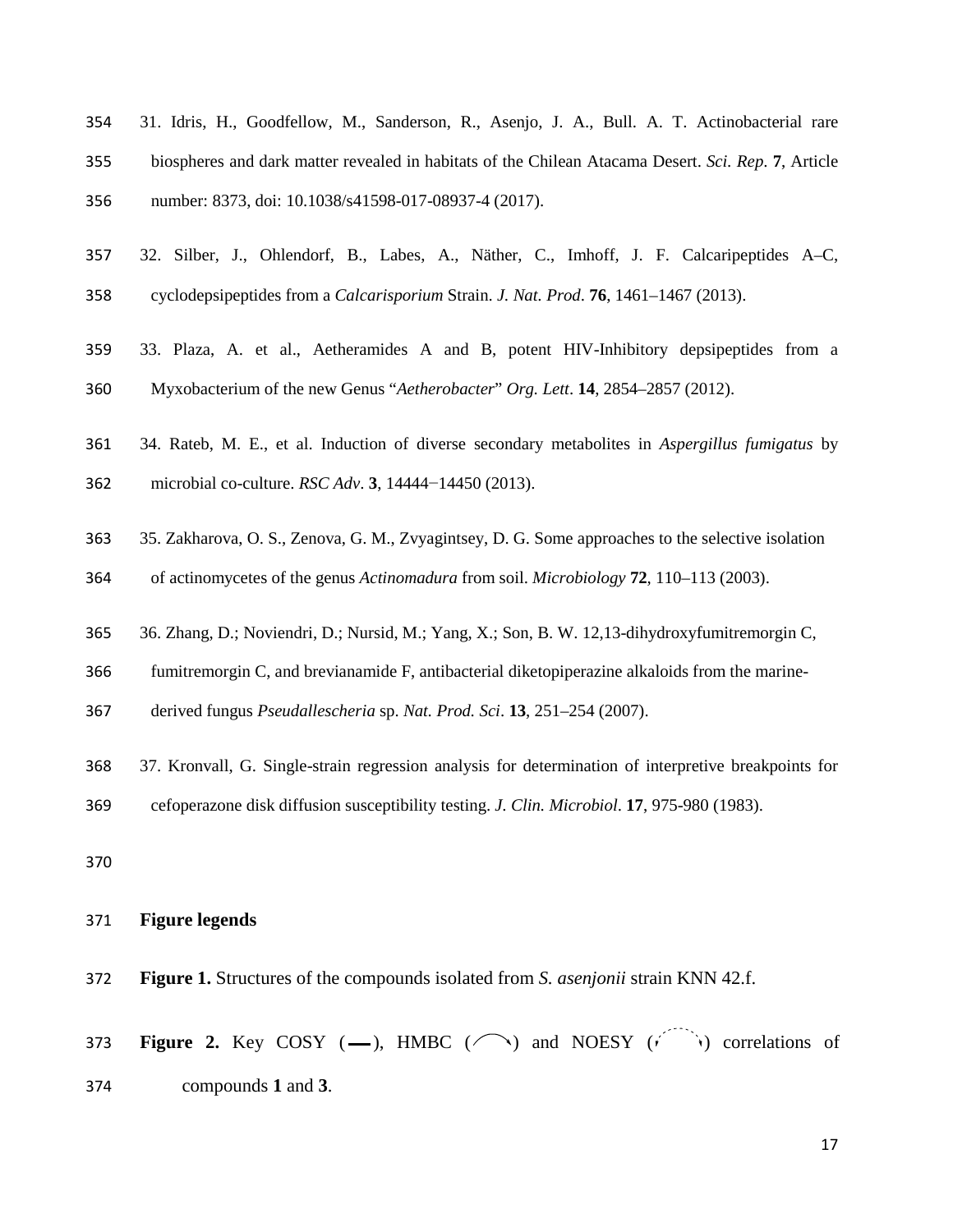$H_2N$ O O O O N H HO **4 1 2** 1  $\times$  3 5 7 9  $1^{10}$ 1' 2' O O  $H<sub>2</sub>N$ **3** O OH  $\mathsf{HO}_{\diagdown}$  o NH N N  $N_{\infty}$ H  $11$  map  $\frac{1}{1}$ 5 10 HN N R O O  $\overline{H}$ H **<sup>10</sup>** R= **11**  $R=$ N H O N H O HN N R O O  $\tilde{H}$ H **<sup>14</sup>** R= **<sup>15</sup>** R=

**<sup>12</sup>** R=

**<sup>13</sup>** R=

HN

OH

**16**  $R=$ 



**5-9**

O

H N

O

n n=7-11 N H

ŌΗ

**OH** 

378 **Figure 1.** Structures of the compounds isolated from *S. asenjonii* strain KNN 42.f.

379

380



382 **Figure 2.** Key COSY (-), HMBC ( $\bigcap$ ) and NOESY ( $\bigcap$ ) correlations of 383 compounds **1** and **3**.

384

9

OH

OH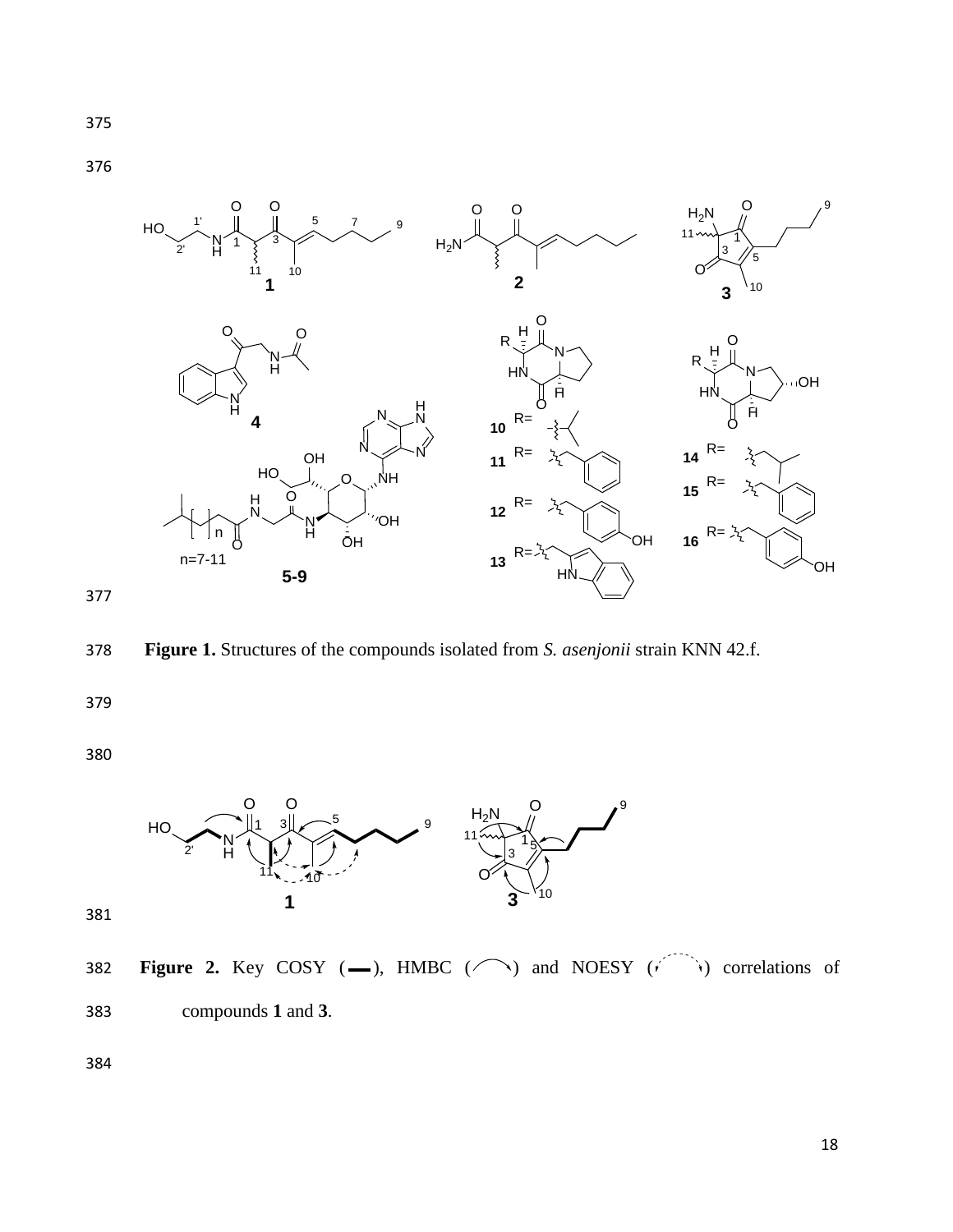*d*6). **2 3** No.  $\delta_c$ , mult.\*  $\delta_H$  (mult, *J* in Hz)  $\delta_c$ , mult.  $\delta_H$  (mult, *J* in Hz)  $\delta_c$ , mult.\*  $\delta_H$  (mult, *J* in Hz) 1 170.7, C - 172.6, C - 203.8, C - 47.0, CH 4.09 (q) 47.0, CH 4.08 (q) 69.9, C - 3 197.4, C - 197.6, C - 203.8, C -

**Table 1**. <sup>1</sup>H (600 MHz) and <sup>13</sup>C (150 MHz) NMR spectroscopic data of **1-3** (298 K, DMSO-

|                 |                           | $\mathbf{1}$                     |                       | $\overline{2}$                          |                           | $\overline{\mathbf{3}}$                 |
|-----------------|---------------------------|----------------------------------|-----------------------|-----------------------------------------|---------------------------|-----------------------------------------|
| No.             | $\delta_{\rm C}$ , mult.* | $\delta_{\rm H}$ (mult, J in Hz) | $\delta_{C}$ , mult.  | $\delta_{\rm H}$ (mult, <i>J</i> in Hz) | $\delta_{\rm C}$ , mult.* | $\delta_{\rm H}$ (mult, <i>J</i> in Hz) |
| $\mathbf{1}$    | 170.7, C                  | $\overline{\phantom{a}}$         | 172.6, C              | $\overline{\phantom{a}}$                | 203.8, C                  | $\blacksquare$                          |
| $\sqrt{2}$      | 47.0, CH                  | 4.09(q)                          | 47.0, CH              | 4.08(q)                                 | 69.9, C                   |                                         |
| $\mathfrak{Z}$  | 197.4, C                  | $\blacksquare$                   | 197.6, C              |                                         | 203.8, C                  |                                         |
| $\overline{4}$  | 135.5, C                  | $\blacksquare$                   | 135.6, C              |                                         | 156.0, C                  |                                         |
| 5               | 142.6, CH                 | $6.76$ (t, 7.1)                  | 142.7, CH             | 6.78 t $(7.1)$                          | 152.7, C                  | $\overline{\phantom{a}}$                |
| $\sqrt{6}$      | 28.0, CH <sub>2</sub>     | 2.20(q)                          | 28.1, CH <sub>2</sub> | 2.21(q)                                 | 23.1, CH <sub>2</sub>     | $2.41$ (t, 7.6)                         |
| $\tau$          | 30.0, CH <sub>2</sub>     | 1.40(m)                          | 30.2, CH <sub>2</sub> | $1.41$ (m)                              | 29.1, CH <sub>2</sub>     | 1.41(m)                                 |
| $\,8\,$         | 21.9, CH <sub>2</sub>     | 1.30 (m)                         | 21.8, CH <sub>2</sub> | 1.32(m)                                 | 22.1, CH <sub>2</sub>     | 1.29(m)                                 |
| $\overline{9}$  | 13.7, CH <sub>3</sub>     | $0.88$ (t, 7.3)                  | 13.8, CH <sub>3</sub> | $0.89$ (t, 7.3)                         | 13.7, CH <sub>3</sub>     | $0.88$ (t, 7.3)                         |
| $10\,$          | 11.4, CH <sub>3</sub>     | 1.66(s)                          | 11.5, CH <sub>3</sub> | 1.67(s)                                 | 9.1, CH <sub>3</sub>      | 1.96(s)                                 |
| 11              | 14.2, CH <sub>3</sub>     | $1.12$ (d, 7.0)                  | 14.3, CH <sub>3</sub> | $1.13$ (d, 7.0)                         | 20.0, CH <sub>3</sub>     | 1.14(s)                                 |
| $1^{\prime}$    | 41.2, CH <sub>2</sub>     | $3.08$ (m)                       |                       |                                         |                           |                                         |
| $2^\circ$       | 59.5, CH <sub>2</sub>     | $3.36$ (m)                       |                       |                                         |                           |                                         |
| NH <sub>2</sub> |                           |                                  |                       | $6.95$ (bs)                             |                           | $5.98$ (bs)                             |
| NH              |                           | 8.11 (bs)                        |                       |                                         |                           |                                         |

 $\frac{137}{2}$   $\frac{13}{2}$  assignments were based on HSQC and HMBC spectra.